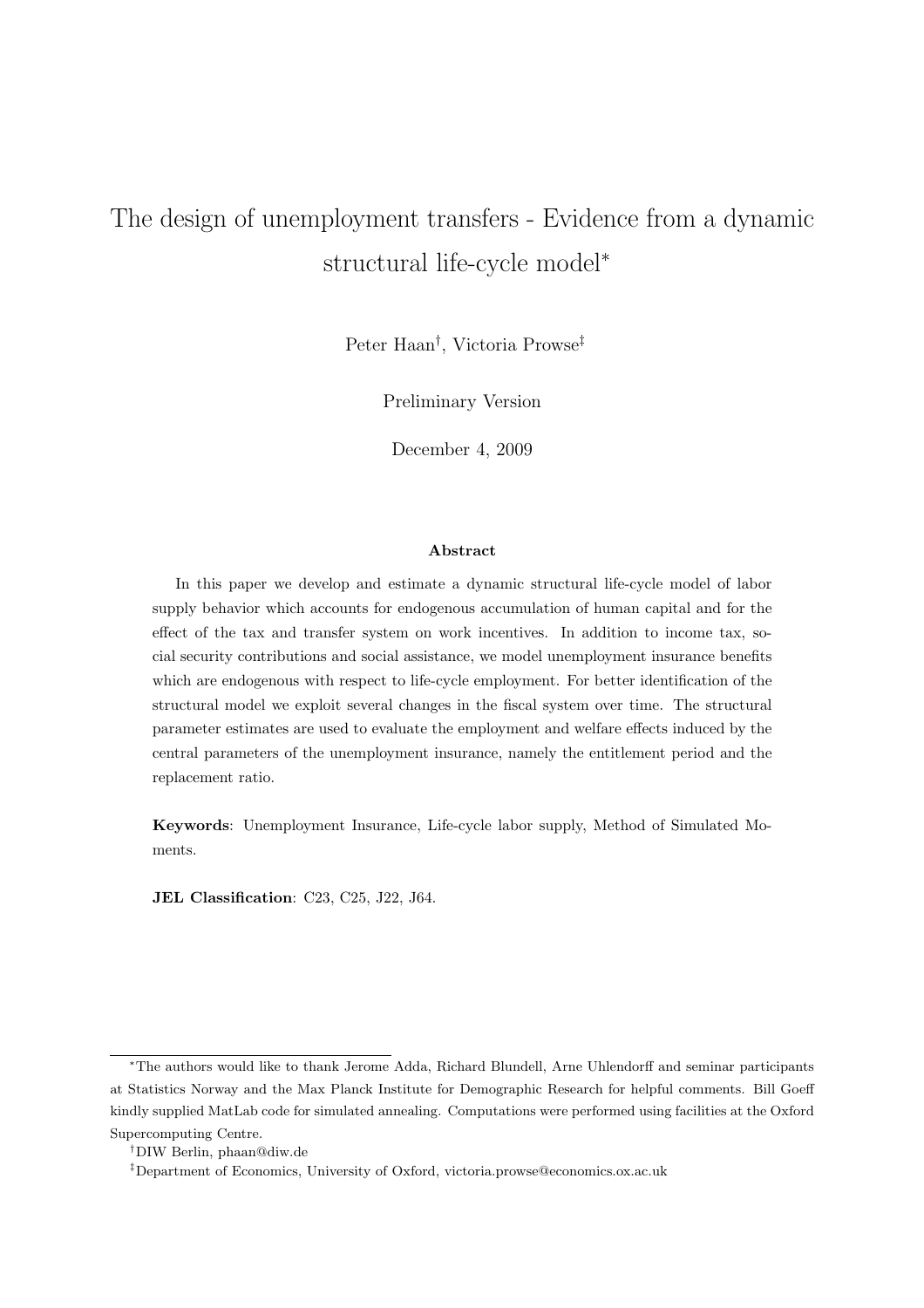# 1 Introduction

In this paper we analyze the employment effects induced by unemployment insurance in a dynamic structural life-cycle model. In particular we want to evaluate the behavioral effects related to the two central components of unemployment insurance, namely the entitlement period which is related to previous employment and the replacement ratio. In this sense our analysis complements an important empirical literature about the employment effects of financial incentives exploiting policy reforms in a reduced form framework. A recent example is Lalive et al. (2006) who use regional variation in the design of unemployment insurance to identify the causal effect on the duration of unemployment.

An evaluation of unemployment insurance based on a dynamic structural model has the advantage over the reduced from model that it is directly embedded in a theoretical framework and therefore it is possible to provide a clearer and more general interpretation of the empirical findings. In particular since we model the employment decision over the whole life-cycle our framework captures the complex incentives effects induced by unemployment insurance which are discussed in detail in Mortensen (1977). In a fully dynamic setting employment effects induced by changes in unemployment insurance are ambiguous since entitlement for the insurance is conditional on previous employment.<sup>1</sup> Moreover, within a structural model it is possible to simulate fiscal effects and to derive welfare effects of policy changes. The potential scepticism towards policy evaluations based on structural models is related to identification of the parameters is often not transparent. In this paper we address this problem and propose an identification strategy which exploits variations in the fiscal legislation over time which affected only certain groups.

An analysis of the design of unemployment insurance in a dynamic structural model necessitates a generalization of the existing dynamic structural life-cycle models of labor supply with endogenous human capital accumulation (for example Eckstein and Wolpin, 1989) to incorporate a detailed specification of the tax and transfer system. In particular, along with income tax and social security contributions, we account for transfer payments to non-working individuals. Specifically, a non-working individual receives either means tested social assistance or non means tested unemployment insurance payments, which are tied to the individual's recently employment history and previous earnings. In this sense our life-cycle model incorporates in addition to the endogenous accumulation of human capital which affects the wages, the endogenous accumulation of experience which determines eligibility and entitlement of unemployment insurance.

A small number of papers have included a specification of transfers to the non-working within a dynamic structural life-cycle model of labor supply. Among others, Ferrall (1997) and Wolpin (1992) have included a specification of unemployment insurance benefits, and Adda et al. (2007)

 $1$ Our study is related to several empirical studies of structural search models that estimate the employment effects of unemployment insurance e.g. van den Berg (1990), Ferrall (1997) or Frijters and van der Klaauw (2006). Common to all theses studies is that they focus exclusively on job transitions of an inflow sample of unemployed or of school drop-outs and therefore these studies do not account for the entitlement effect discussed by Mortensen (1977).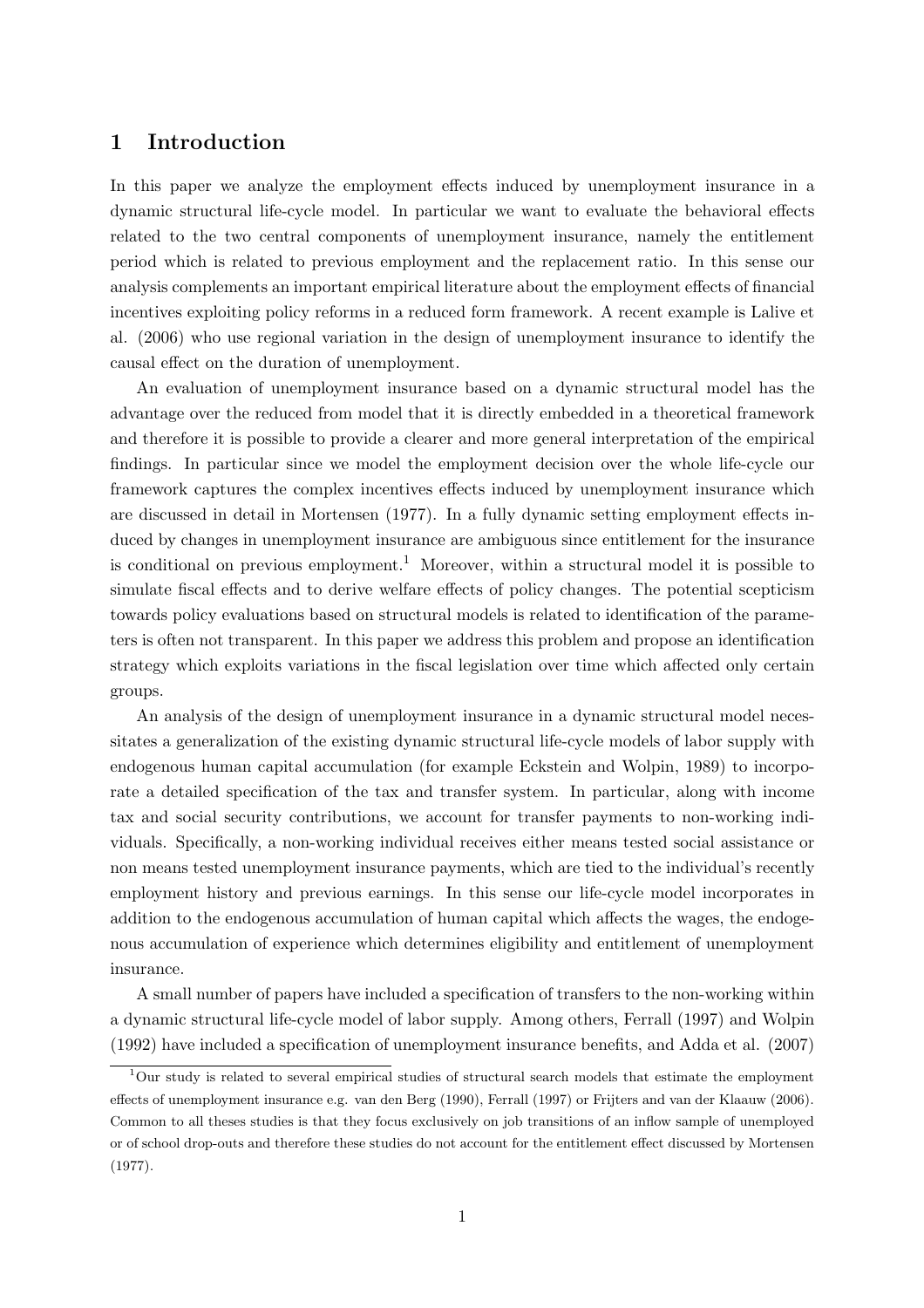include both unemployment insurance benefits and social assistance, i.e. means-tested minimum income.<sup>2</sup> The analysis undertaken in this study draws on this previous literature and extends it in several aspects. Notably, we utilize a more realistic specification of the household budget constraint than that adopted in the related literature. With respect to the modeling of out-ofwork transfers we include both unemployment insurance and means-tested social assistance and, in contrast to Adda et al. (2007) we allow the duration of unemployment insurance payments to depend on the individual's age and working history. Further, we model other features of the tax and transfer system including income tax and social security contributions. We argue that these extensions are necessary to capture correctly labor supply incentives which vary according to wage, age and working experience. Moreover the modelling of income taxation allows us to consider changes in income taxation or social security contributions to finance potential transfer reforms we evaluate using the proposed life-cycle model.

Our modeling approach further includes a number of empirically relevant features which are not simultaneously present in other dynamic structural models of life-cycle labor supply featuring transfers to non-working individuals. First, dependent on age and health status, individuals have a probability to be eligible for early retirement schemes and conditional on eligibility they can decide to retire before the compulsory retirement age of 65 years. Second, we allow for several sources of non-stationarity due to experience and age effects and other changes occurring over the life-cycle. Specifically, our model includes non-stationarity in the job-offer and separation rates, endogenous accumulation of working experience which affects wages, and pensions and transfer rules that vary according to age and working experience. Finally, we allow for heterogeneity in job-offer and separation rates, preferences and wages according to observed characteristics, and permit a flexible structure of unobservables to affect the different processes.

Similar to e.g. French (2005), we use simulated method of moments to estimate the dynamic structural life-cycle model for Germany. The empirical analysis is based on a thirteen year panel of single men and women without dependent children taken from the German Socio Economic Panel (SOEP). This data set contains detailed income and demographic information and follows employment behavior on a monthly basis. For the empirical analysis we account in detail for the German tax and transfer legislation in which the generosity of out of work transfers depends on the previous working history as described above.

As mentioned above, for better identification of the different processes driving the employment behavior we exploit variation in the tax and transfer system over time. During the observed period 1995 - 2007 several major tax reforms have changed the working incentives for different groups in our population by either decreasing marginal tax rates or social security contributions or changing the design of out of work transfers. Most important, several reforms of the eligibility criteria for the unemployment insurance by age and working experience induce exogenous changes over time which can be exploited as identifying variation for the structural parameters.<sup>3</sup>

<sup>&</sup>lt;sup>2</sup>Additionally, following Rust and Phelan (1997) there exits serval studies which explicitly focus on the retirement decision in a dynamic life-cycle setting and account for the relevant rules for the pension system.

<sup>3</sup>Several papers estimate the employment effects of changes in the entitlement criteria in reduced from models for Germany, e.g. Hunt (1995) or Fitzenberger and Wilke (2009).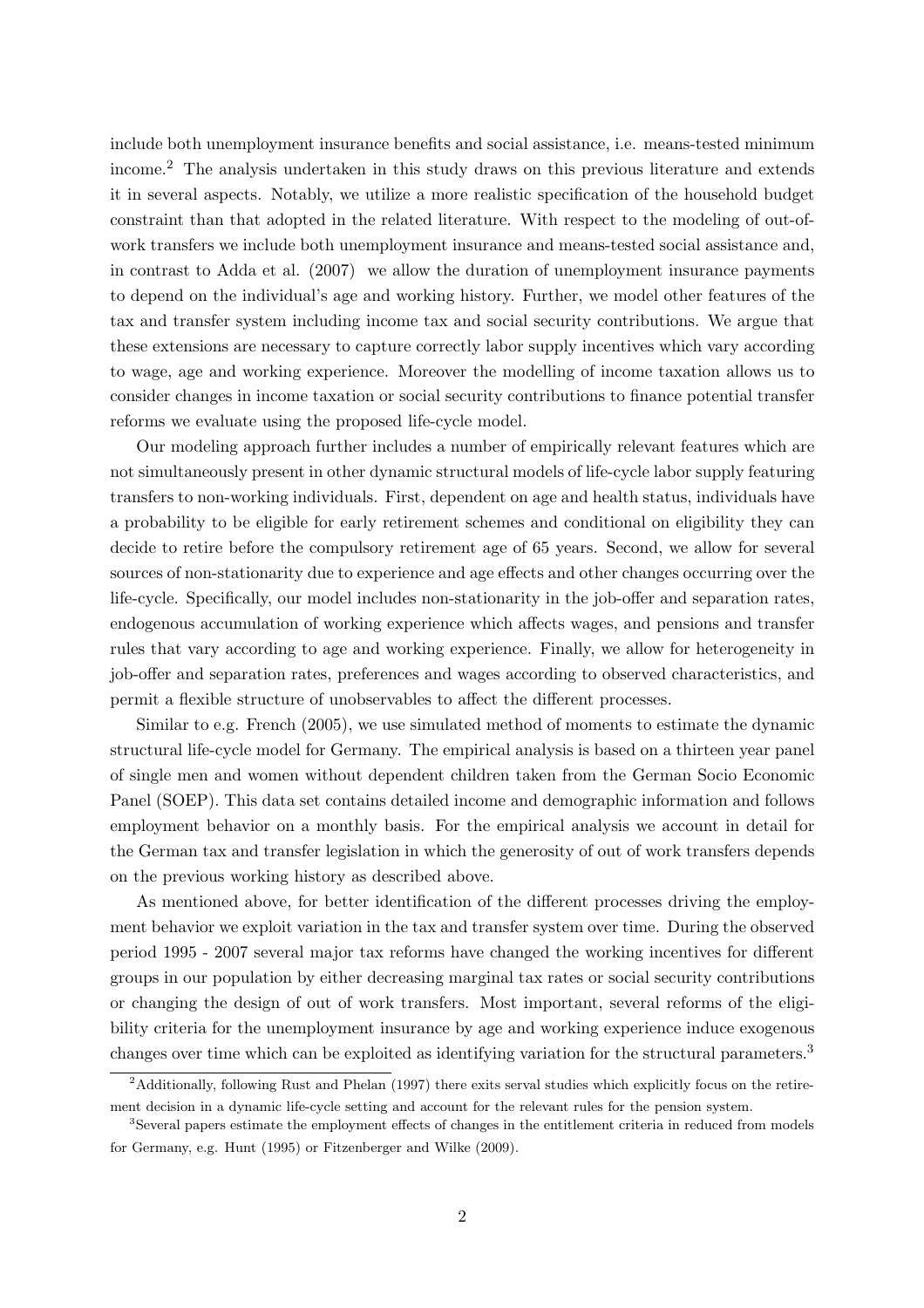This identification strategy is similar to Adda et al. (2009) who argue that regional variation over time increases their identifying power for estimating educational decision and employment behavior over the life-cycle.

The paper proceeds as follows. Section 2 outlines our model of labor supply and retirement over the live-cycle. Section 3 details the adopted empirical specification and presents the estimation method and discusses identification. In Section 4 we describe our sample of single adult households taken from the German Socio-Economic Panel (SOEP). In this section we also provide a descriptive analysis of labor supply and retirement behavior over the life-cycle. Section 5 presents our structural parameter estimates and in Section 6 we use the estimated structural model evaluate the effect of the design of unemployment insurance on life-cycle employment. Finally, Section 7 concludes the paper with a discussion of the broader implications of our results for policy makers.

# 2 Model

### 2.1 Overview of the model

In order to analyze the employment effects induced by the design of unemployment insurance we derive and estimate a dynamic structural life-cycle model in which agents choose between three states, namely full-time employment f, non-employment n and retirement  $r$ . The model accounts for the endogeneity of human capital accumulation and for the effect of the tax and transfer system on work incentives. In addition to income tax, social security contributions and means-tested social assistance, we model unemployment insurance. Transfers to the unemployed are endogenous with respect to life-cycle employment since eligibility, the amount of benefits and the entitlement period of unemployment insurance are determined by previous earnings and the previous working history. In the proposed framework the labor market transitions of non-employed and employed individuals depend respectively on individual specific job-offer and job-separation rates which evolve over the life-cycle in response to regional and individual specific characteristics. We propose a discrete time, finite horizon model in which choices are made at quarterly intervals. We assume that the maximal life time is  $\overline{T} = 78$  years and denote the age of retirement with  $T<sup>R</sup>$ .

In this analysis, we only model the life-cycle labor supply of single households without dependent children. We focus on individuals aged 40 years and above which justifies assuming that family composition is constant over the agent's future life. Moreover, it is assumed that men and women over 40 have finished their education and all of the analysis is conditional on educational qualifications obtained prior to age of 40 years. Finally, as is common in this literature, for example Rust and Phelan (1997), we make the restrictive assumption that individuals do not save and are credit constrained.<sup>4</sup> Therefore, the estimated employment effects induced by changes in the tax and transfer system should be interpreted as upper bounds. In a more general model, in addition to the tax and transfer system, precautionary savings would

<sup>4</sup>French (2005) is one of the few examples that allows for saving in a structural life-cycle model of retirement.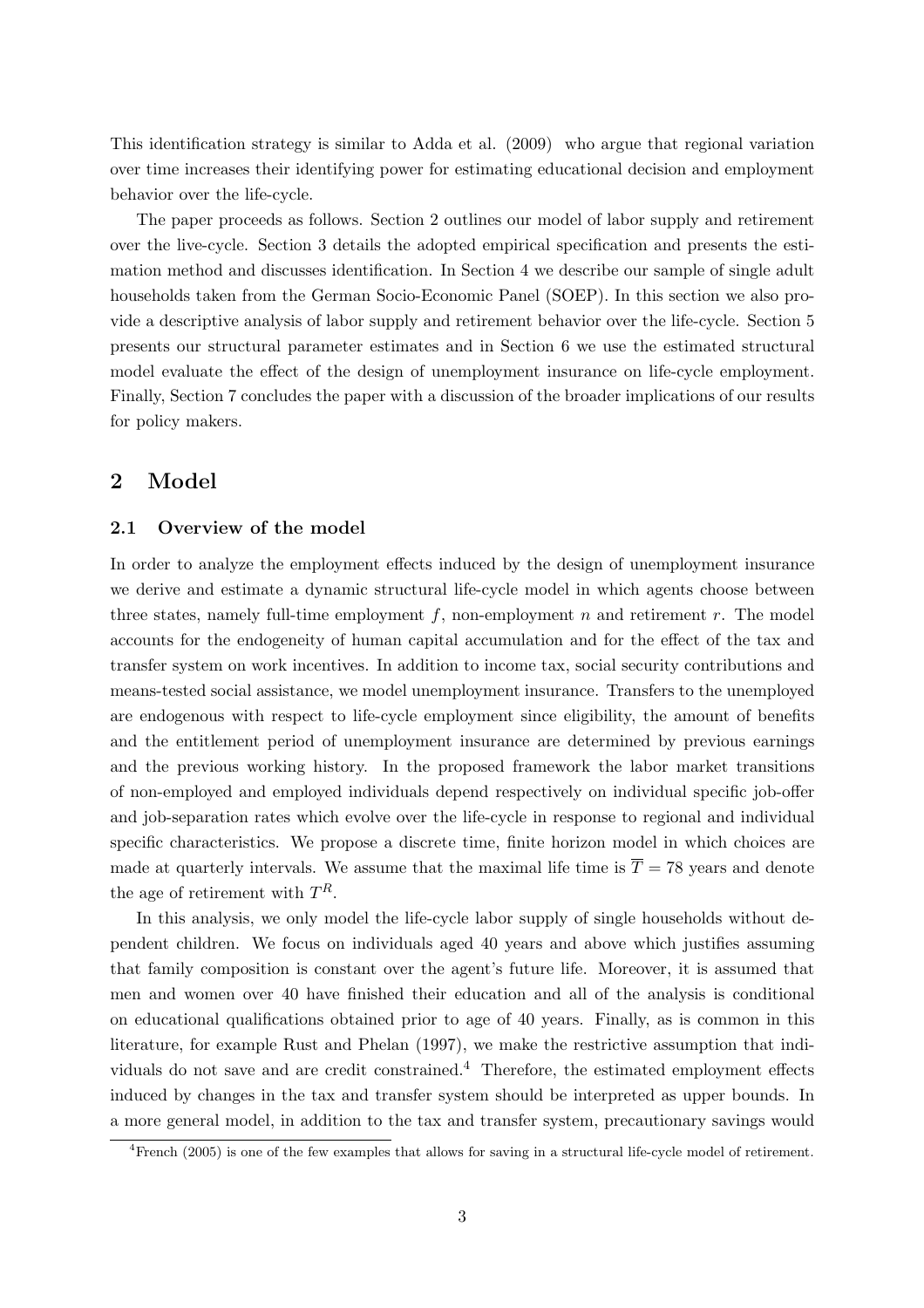provide insurance by allowing intertemporal consumption smoothing, e.g. Low et al. (2009). In such a setting households are less dependent on the tax and transfer system and therefore any behavioral effects induced by changes in the tax legislation are likely to be lower.

The selection criteria have been partly chosen to reduce complexity in the empirical analysis. However, our population is of central interest when studying the employment effects of different unemployment programmes. In general, single households are especially dependent on the transfer system as they cannot rely on the income of other household members. Moreover, employment rates of older individuals tend to be fairly low which makes this an important group for labor market policies. Finally, when agents are forward looking, the working incentives induced by unemployment insurance are different for individuals close to retirement than for younger individuals. Specifically, older individuals with long entitlement periods for unemployment insurance may find it optimal to use unemployment as a stepping stone from employment into retirement.

#### 2.2 Labor market transitions

Labor market transitions depend on the one hand on the structure of the labor market, defined by the job-offer and job-separation rates, the distribution of offered wages and the tax and transfers system, and on the other hand on individuals' preferences for consumption and leisure. We simply the search process and assume that all non-employed have a constant search intensity which is denoted with  $S$ . This implies that implicitly individuals optimize their reservation wage when deciding about labor market transitions. In the following we describe the structure of the labor market, the state specific financial incentives, expressed in terms of net incomes, and finally the specification of preferences.

#### Transitions into employment

In each period t, every non-employed individual receives with probability  $\Theta_{i,t}(X_{i,t}, \mu_i^{\theta})$  an offer for a full-time job. The job offer rate depends on regional and individual characteristics including experience  $X_{i,t}$  and on individual specific unobservable effects  $\mu_i^{\theta}$ . The gross wage associated with this job offer is denoted  $w_{i,t}$ . Non-employed individuals who receive an offer must decide between rejecting the job offer and remaining non-employed, and accepting the job offer, in which case they make a transition into employment. Non-employed individuals face pecuniary and non-pecuniary costs for making a transitions into employment. These costs include fix costs for starting a job and habit formation and can be described as state dependence effects (Hyslop, 1999). With probability,  $1 - \Theta_{i,t}(X_{i,t}, \mu_i^{\theta})$ , a non-employed individual does not receive a job offer and thus a transition into employment is not possible. Given the limited information in the data we cannot observe job-to-job transitions. Therefore, we assume that there is no on-the-job search which implies that we can not distinguish between general and firm specific human capital accumulation.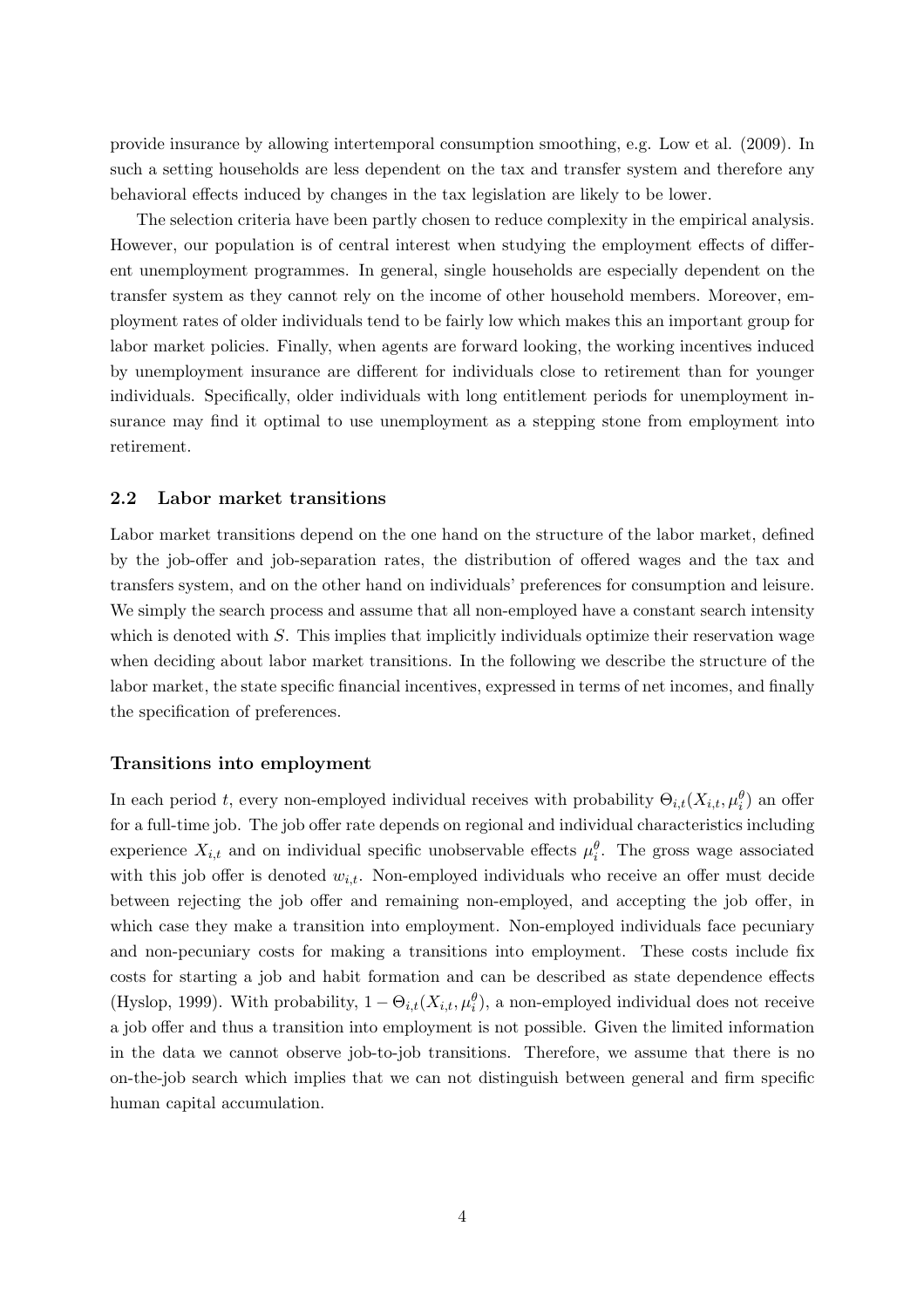## Transition into non-employment

Employed individuals face each period a job separation rate  $\Gamma_{i,t}(X_{i,t}, \mu_i^{\gamma})$  $i$ ) which again depends on regional, and observed and unobserved individual characteristics. If the individual experiences a separation he or she makes a transition into non-employment. With probability,  $1-\Gamma_{i,t}(X_{i,t},\mu_i^{\gamma})$  $_{i}^{\gamma }),$ there is no separation and the employed can choose between staying in the job or making a voluntary transition into non-employment. Again, we allow for state dependence in the sense that employed individuals making a transition into non-employment face a cost capturing habit formation as well as potential organizational costs of receiving transfers.

#### Transition into retirement

Both the employed and the non-employed can make a transition into retirement. Retirement is modeled as an absorbing state. Hence once retired, an individual cannot make a transition back into employment or non-employment. This assumption is in line with the German legislation and is strongly supported by the data. Depending on the year of legislation the official age of retirement lies between 60 and 65, and in general it is not possible to make a transition before the official retirement age. However, there exist various possibilities to enter retirement before the official retirement age which depend mainly on the health status of an individual, the completed working history, age, gender, firm size, and year of legislation. Given the data at hand, it is not possible to model in detail all potential channels of early retirement. Instead we estimate the probability of having the option of entering retirement earlier than the official retirement age based on the above mentioned characteristics. Thus, with probability  $\Lambda_{i,t}(X_{i,t}^r)$ an individual has the option of entering retirement and depending on the financial incentives and preferences the individual makes a transition into retirement or decides not to take the option of early retirement. In this case the individual remains either employed or non-employed, yet he or she remains eligible for retirement in all subsequent periods.

#### 2.3 Financial incentives at the different employment states

In contrast to most previous studies of employment behavior over the life-cycle, we model in detail the effect of the tax and transfer system and assume that individuals make their employment and retirement decision based on net income rather than on gross earnings. This study uses the German tax and transfer system as a benchmark. The main features of the German tax and transfer system are noted here while Appendix II provides a more detailed description together with information concerning recent relevant changes to the system.<sup>5</sup> Our estimation procedure includes a tax simulation model that maps the following features of the tax and transfer system and generates for each individual the state specific net income conditional on the individual's demographic characteristics, on the draw from the wage distribution and on other non-labor

<sup>&</sup>lt;sup>5</sup>As mentioned above, we restrict attention to single households without children. This greatly simplifies the modeling of the tax and transfer system as the family related components of the legislation, such as the joint income taxation of married couples and child related transfers, do not need to be considered.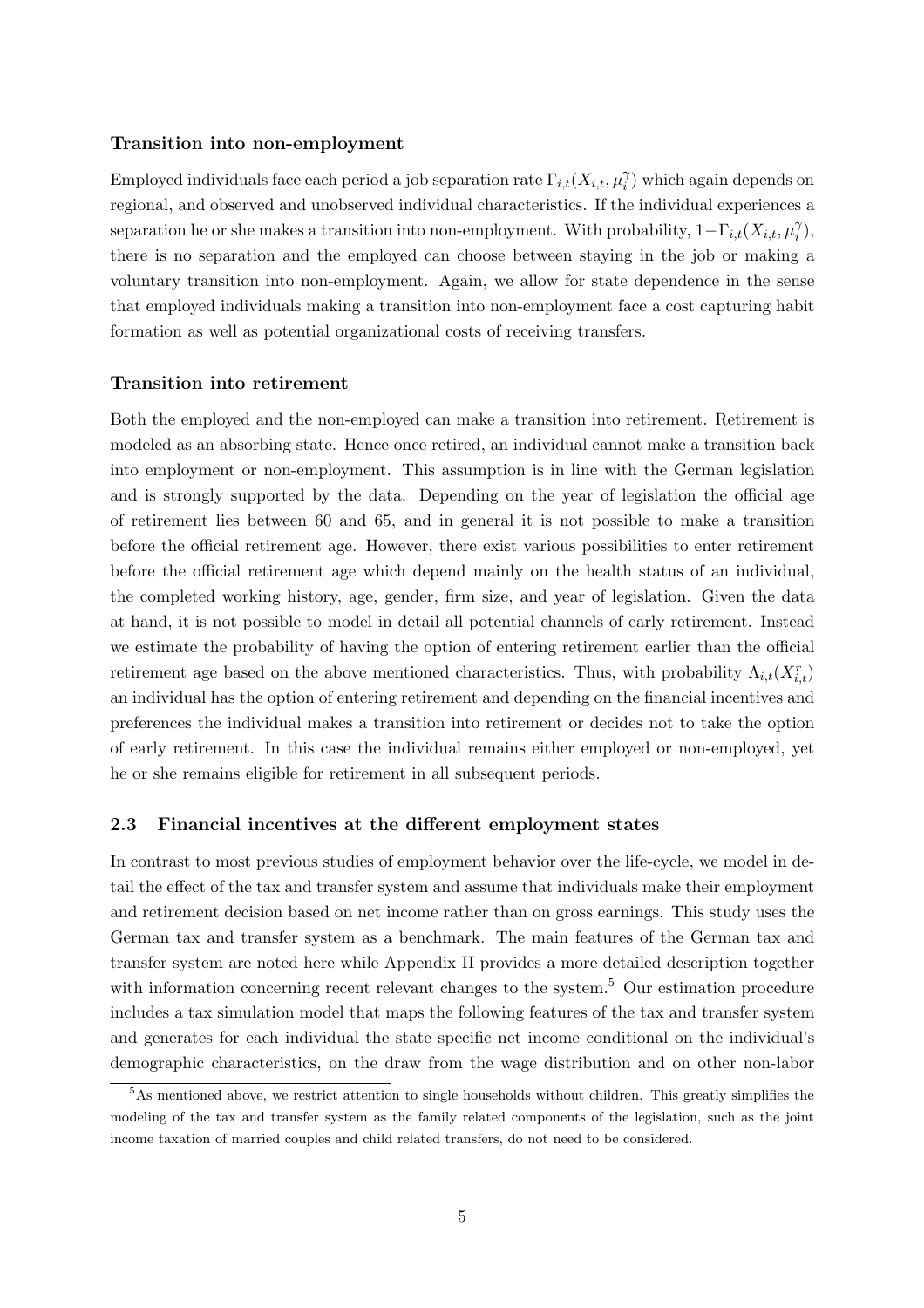income.<sup>6</sup>

#### Net income in full time employment

The individual's net income in full-time employment takes the following form

$$
m_{i,f,t} = F_f(w_{i,t}, I_{i,t}; TS_t).
$$

Net income in full-time employment depends on the offered gross wage  $w_{i,t}$ , non-labor income  $I_{i,t}$ , and the tax and transfer system of the given period  $TS_t$ . The tax and transfer system includes social security payments (SSC), income taxation, and, if net income is sufficiently low, a transfer to raise the individual's income to the minimum income.<sup>7</sup>

#### Net income in non-employment

Net income for a non-employed individual whose last period of employment was at time  $s$  is determined as follows:

$$
m_{i,n,t} = F_n(E_{i,t}, En_{i,t}, I_{i,t}, m_{i,f,s}; TS_t).
$$

In the above  $El_{i,t}$  denotes eligibility to receive unemployment insurance transfers and  $En_{i,t}$  denotes the months of unemployment insurance benefits the individual is entitled to at time  $t$ . An individual who is not entitled to unemployment insurance receives social assistance (ALG II), which is a permanent minimum income. Individuals who are eligible to benefit from unemployment insurance (ALG I) are provided with a time-limited transfer which depends on their net income in their most recent job  $m_{i,f,s}$ .<sup>8</sup> Eligibility to receive unemployment insurance depends on the number of months worked in the three, from 2006 on two years prior to the individual entering non-employment. At the point of entering unemployment, the duration of entitlement depends on employment behavior over the last seven years and on age, with entitlement periods being increasing in age. <sup>9</sup>

The non-labor income of the non-employed may be subject to income taxation and minimum income transfers are means-tested against non-labor income. In theory, the employed who voluntarily choose to move into non-employment are in the first three months not eligible for ALG I. However, in reality it is very difficult to distinguish between voluntary and involuntary

<sup>6</sup>We assume that individuals have an initial endowment of assets which remains constant and depending on the year specific rate of return they receive capital income.

<sup>7</sup>Since our sample consists of single individuals, full-time net incomes are always higher than the minimum income and hence none of the sampled individual receive an in-work transfer.

<sup>8</sup>The names of the transfer programs have been changed in course of the transfer reform in 2005. For simplicity we use ALG I to refer to the part of the transfer which is dependent on the previous earnings, and use ALG II to refer to the minimum income component.

<sup>&</sup>lt;sup>9</sup>In practice, until 2005, eligible individuals who have used their months of entitlement, received unemployment insurance benefits at a reduced rate. Modelling the reduced rate would double the state space for the value function and this would highly complicate the approximation of the value functions, see below. Therefore, we assume that unemployed receive the means-tested transfers once entitlement is exhausted.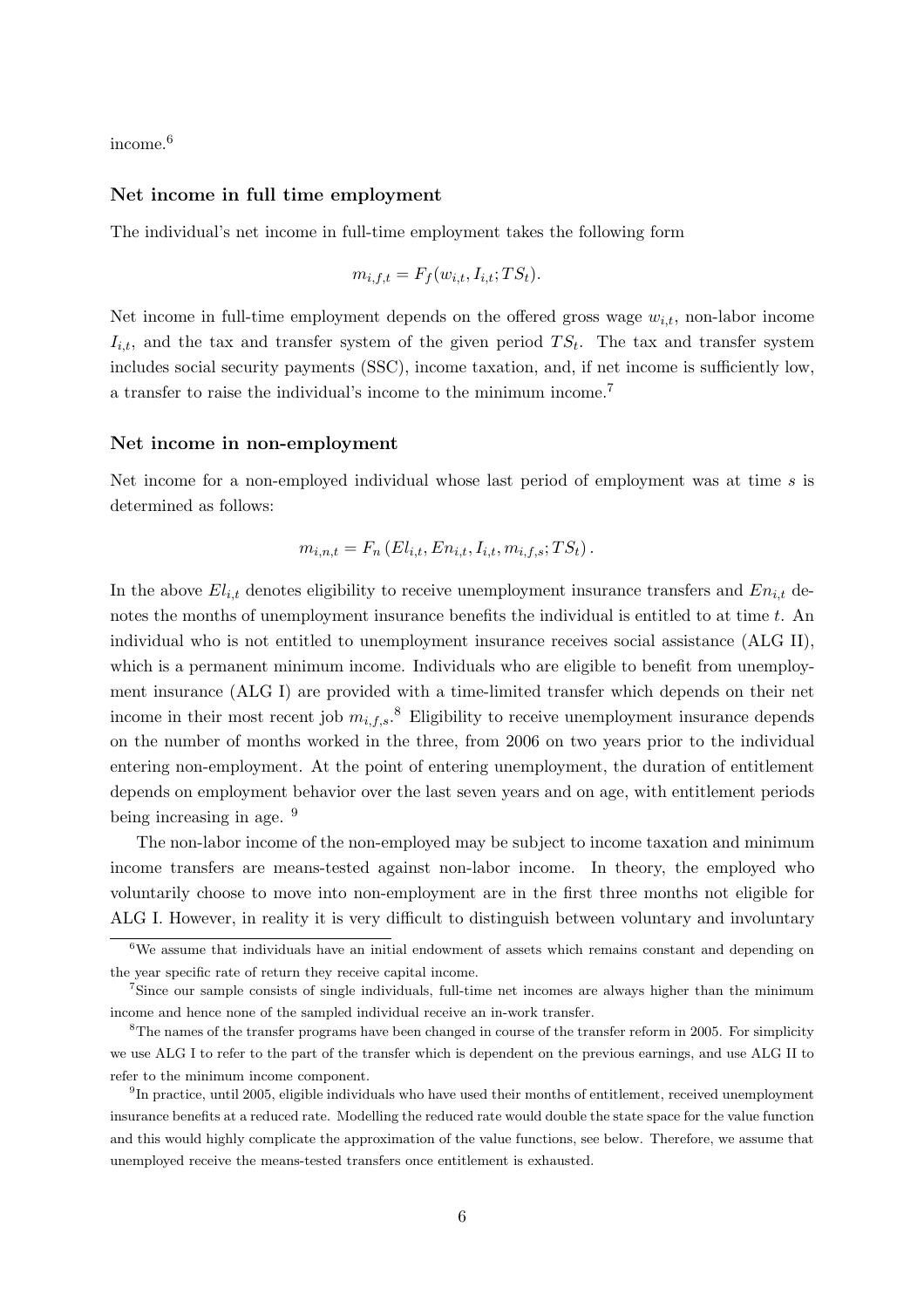separations and therefore, we assume that from the beginning on all non-employed receive ALG I if they full fill the eligibility rules related to previous employment.<sup>10</sup>

#### Net income in retirement

Similarly to the net income in non-employment, net income in retirement depends strongly on an individual's working history. In reality, individuals have various sources of pension income including state pensions, private pensions and income from firm-specific pension plans. In addition, if an individual is not entitled to any pension or if the sum of income from all pensions is sufficiently low, then he or she receives a means-tested minimum income transfer similar to the ALG II. Given the limited data at hand we cannot model all sources of pension income. Instead we focus on the state pension which in Germany provides the largest share of pension income.

In brief, state pension payments depend on the total number of years in employment over the working life and the associated gross earnings, and on any unemployment insurance payments received when non-employed. In periods where non-employed individuals are ineligible for unemployment insurance they do not accumulate pension entitlement. A fraction of the pension together with all non-labor income is subject to income taxation.

Formally, we approximate the net income in retirement in the following way:

$$
m_{i,r,t} = F_r \left( P I_{i,t}, I_{i,t}; TS_{i,t} \right).
$$

where  $\text{PI}_{i,t}$  denotes the pensionable income of individual i accumulated over the individual's working life up to age t. In any given month, the pensionable income of a working individual consists of the individual's gross earnings, while the pensionable income of a non-employed individual is the value of any unemployment insurance benefits received. We approximate pension income as 60% of the individuals pensionable income averaged over working life, and assume that individuals whose pension income is less than minimum income receive ALG II to raise their income in retirement up to this level. Finally, pension income are capped at 2000 Euros per month, which is in line with the rules governing the accumulation of pension benefits. As mentioned above a fraction of the pension together with all non-labor income is subject to income taxation. <sup>11</sup>

#### 2.4 Optimal Labor Supply over the Life-cycle

By drawing on dynamic programming techniques, our model analyzes optimal employment and retirement behavior over the life-cycle in a forward looking setting where the individual considers the dependence of payoffs occurring in the future on his current labor supply decision. There are several mechanisms linking today's employment and retirement decision with future

 $10$ Since in our model individuals can change their employment behavior only at a quarterly basis this assumptions affects only the first quarter.

 $11$ In practice, individuals accumulate pension points over their working life which, together with yearly defined point values, determine the pension payments when entering retirement. Our chosen approximation of the pension system is less complex but since it depends on the employment behavior over the whole working life it captures all features of the pension system relevant for out analysis.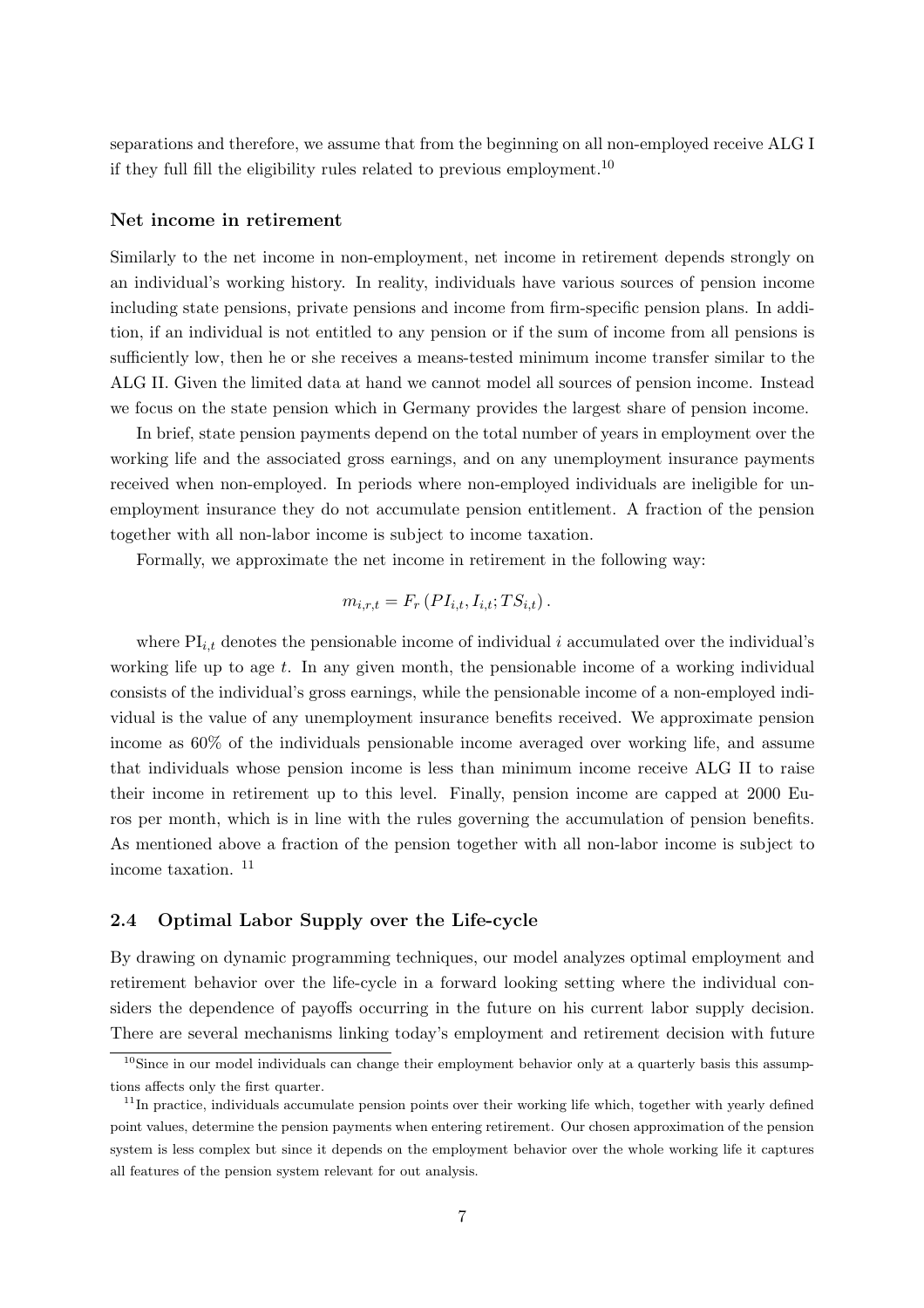payoffs which we implement in our model. In addition to non-stationarity in the job-arrival and separation rates, full time employment in the current period leads to higher expected future wage offers, assuming positive returns to experience. Additional intertemporal linkages occur through unemployment insurance benefits. First, employment in the current period increases the duration of entitlement to unemployment insurance payments, thus increasing the value of non-employment in the future. Second, wage based rewards due to human capital accumulation mean that current employment leads to higher future unemployment insurance in the case of unemployment. Finally, only in a model with forward looking agents it is possible to capture that non-employment might be used as a stepping stone from employment into retirement. This final unemployment spell is very distinct from unemployment earlier in working life as there is no uncertainty or risk of getting a job offer for employment in the future. In a framework with myopic agents which do not care about their future consumption, this would be meaningless.

An individual's life-cycle utility can be expressed in terms of the state specific value functions  $V_t^j$  $t_i^{(s)}(s_{i,t})$  for  $j = f, n, r$ . The state variables  $s_{i,t}$  consist of all variables affecting the contemporaneous utilities, the job-offer rate  $\Theta_{i,t}$ , job-separations  $\Gamma_{i,t}$ , the probability of having the option of early retirement  $\Lambda_{i,t}$  and the offered wage  $w_{i,t}$ . At time t, the individual is assumed to know the current value of  $s_{i,t}$  but may not know the values of all or some elements of  $s_{i,t+k}$  for  $k > 0$ . However, the distribution of  $s_{i,t+1}$  is known to the individual at time t and it is assumed to depend only on  $s_{i,t}$ . The value function associated with full-time employment is defined as discounted value of the individual's expected life-time utility if he or she works full-time in the current quarter and makes optimal labor supply and retirement decisions in all subsequent quarters. The value function for non-employment is similarly defined. The value function associated with retirement is defined as the discounted value of the individual's expected life-time utility if he or she enters retirement in the current quarter and stays there for the rest of the life. As mentioned above  $T^R$  denotes the age for retirement, which is either the compulsory retirement age or the age of early retirement for the eligible. Hence at age  $t = T<sup>R</sup> - 1$ , individuals enjoy with certainty the expected value function of retirement.

The state specific value functions for full-time employment and non-employment are defined recursively as follows

$$
V_{i,t}^{f}(s_{i,t}) = U_{i,f,t}(s_{i,t}) + \Gamma_{i,t} \left\{ \Lambda_{i,t} \delta \mathbf{E}_{t} \left[ \max \{ V_{i,t+1}^{n}, V_{i,t+1}^{r} \} \right] + (1 - \Lambda_{i,t}) \delta \mathbf{E}_{t} V_{i,t+1}^{n} \right\} + (1)
$$
\n
$$
(1 - \Gamma_{i,t}) \left\{ \Lambda_{i,t} \delta \mathbf{E}_{t} \left[ \max \{ V_{i,t+1}^{f}, V_{i,t+1}^{n}, V_{i,t+1}^{r} \} \right] + (1 - \Lambda_{i,t}) \delta \mathbf{E}_{t} \left[ \max \{ V_{i,t+1}^{f}, V_{i,t+1}^{n} \} \right] \right\}
$$
\n(1)

$$
V_{i,t}^{n}(s_{i,t}) = U_{i,n,t}(s_{i,t}) + (1 - \Theta_{i,t}) \left\{ \Lambda_{i,t} \delta \mathbf{E}_{t} \left[ \max \{ V_{i,t+1}^{n}, V_{i,t+1}^{r} \} \right] + (1 - \Lambda_{i,t}) \delta \mathbf{E}_{t} V_{i,t+1}^{n} \right\} + (2)
$$
  

$$
\Theta_{i,t} \left\{ \Lambda_{i,t} \delta \mathbf{E}_{t} \left[ \max \{ V_{i,t+1}^{f}, V_{i,t+1}^{n}, V_{i,t+1}^{r} \} \right] + (1 - \Lambda_{i,t}) \delta \mathbf{E}_{t} \left[ \max \{ V_{i,t+1}^{f}, V_{i,t+1}^{n} \} \right] \right\}
$$

while the value function for retirement is

$$
V_t^r(s_{i,t}) = U_{i,r,t} + \delta \mathbf{E}_t V_{i,t+1}^r
$$
\n(3)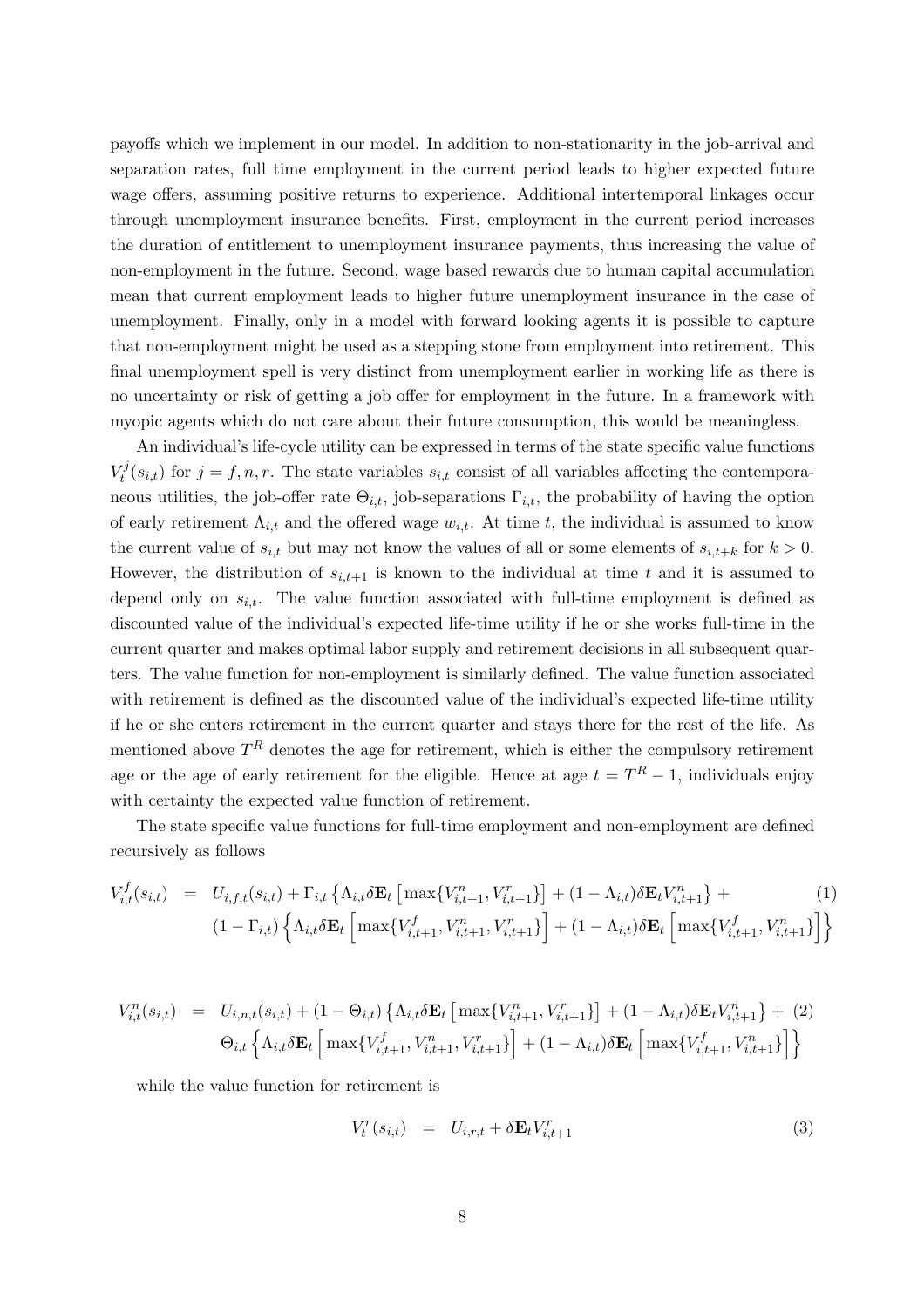$U_{i,j,t}$  denotes the individual's flow utility associated with state j at time t and  $\delta$  denotes the discount factor. This is a crucial parameter in the life-cycle optimization problem as it describes how strongly expected future utility affects the individual's current choice. In the empirical analysis we follow the literature and assume an annualized discount factor of 0.96. As mentioned above, the state specific value functions depend on the job-offer rate  $\Theta_{i,t}$ , jobseparations  $\Gamma_{i,t}$  and the probability of having the option of early retirement  $\Lambda_{i,t}$ . These entities define the individual's choice set for the next period which can be expressed in terms of the value function. For instance an unemployed individual who is not eligible for retirement and who did not receive a job offer can not maximize over different value functions but receives with certainty the expected value of the value function for non-employment  $V_{i,t+1}^n$ .

Individuals maximizes life-cycle utility subject a budget constraint. Since in our framework individuals neither save nor borrow, the budget for consumption equals state specific net income. Optimizing behavior on the part of an individual without the option of early retirement implies acceptance of the job offer if and only if  $V_{i,t}^f(s_{i,t}) \geq V_{i,t}^n(s_{i,t})$ . Conversely, if  $V_{i,t}^n(s_{i,t}) > V_{i,t}^f(s_{i,t})$ then the individual will choose non-employment. Am individual with the option of early retirement will work full-time if and only if  $V_{i,t}^f(s_{i,t}) \geq V_{i,t}^n(s_{i,t})$  and  $V_{i,t}^f(s_{i,t}) \geq V_{i,t}^r(s_{i,t})$ , will be non-employed if and only if  $V_{i,t}^n(s_{i,t}) > V_{i,t}^f(s_{i,t})$  and  $V_{i,t}^n(s_{i,t}) \geq V_{i,t}^r(s_{i,t})$ , and otherwise the individual will move out of the labor market and into retirement. At age  $t = T<sup>R</sup>$  all remaining non-retired individuals enter compulsory retirement.

#### Approximation of Value functions

As common in this literature, we approximate the value functions using an adaptation of the method of Keane and Wolpin (1994). We choose two grids of points  $g_T$  and  $e_T$  corresponding to respectively values of the state variables  $s_T$  that are known to the individual at time  $T-1$  and values of  $s_{i,T}$  which are not known to the individual at time  $T-1$ . Using these grid points we construct  $V^r(g_T, e_T)$ , that is the value of retirement for individuals with time T state variables equal to  $g_T$  and  $e_T$ . We then run the Ordinary Least Squares (OLS) regression of  $V^r(g_T, e_T)$ on  $Q(g_T)$ , where Q is a matrix formed from elements of  $g_T$ . This yields an expression for the expectation of the value function at time  $T$  given the time  $T$  state variables known to the individual at time  $T - 1$ . For the approximation we construct a grid with XX points.

#### 2.5 The effect of unemployment insurance over the life cycle

Mortensen (1977) theoretically analyzes the employment effects of changes in unemployment insurance in a job search model which has a similar dynamic setting as our framework.<sup>12</sup> Most important, the model is fully dynamic in the sense that both the currently employed and the currently unemployed base their employment decision in the next period on the expected utility in all future periods, i.e. on the state specific value function. Mortensen (1977) shows that in this setting clear theoretical predictions about the sign of the employment effects are not

<sup>&</sup>lt;sup>12</sup>Cahuc and Zylberberg (2004) show that the central result in Mortensen (1977) holds in a simplified job search model with fixed search effort but optimal reservation wages as presented here.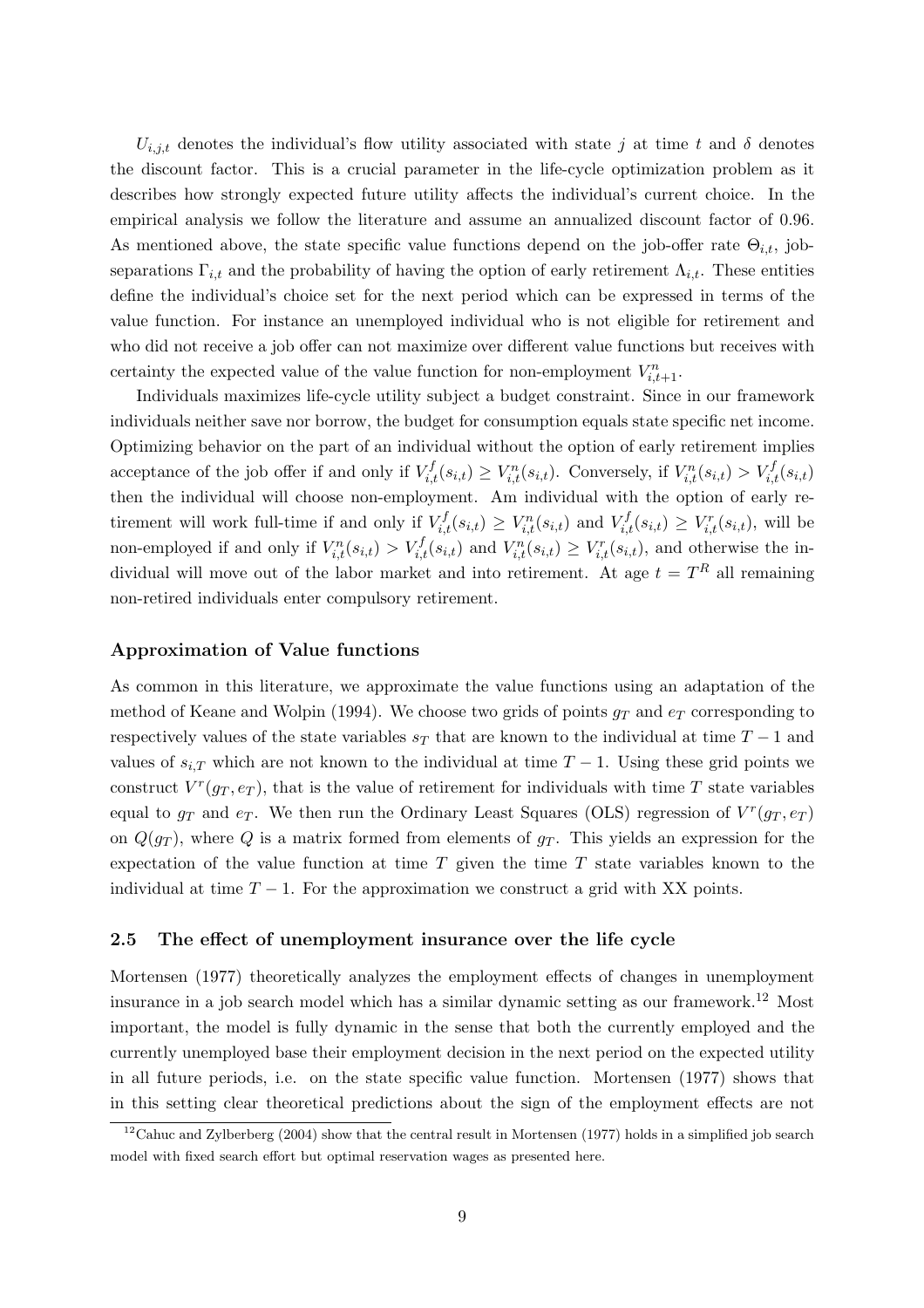possible.<sup>13</sup>

Consider a reduction in the generosity of unemployment insurance in terms of a shorter entitlement period or lower replacement ratio. This change affects the value function of the currently employed (Equation 1) in two ways, i) directly through the flow utility in the current period and ii) in expectation through the flow utility in future periods. As discussed above entitlement for unemployment is conditional on previous employment, and thus the current employment decision is directly linked to the generosity of unemployment insurance in the future. Hence the positive employment effect related to the decreasing flow utility of non-employment is counteracted by the entitlement effect of employment (Mortensen, 1977). In particular, the value of current employment decreases for future periods since entitlement to unemployment insurance in the future periods is less attractive. In other words the insurance effect of current employment decreases. From the theoretical model it is therefore not clear how a less generous unemployment insurance affects the working behavior of the currently employed.

Similarly for the unemployed (Equation 2). Here it is necessary to distinguish between the unemployed entitled for unemployment insurance and those only receiving means-tested transfers. For the latter group the flow utility in the current period is not affected by a change in the unemployment insurance. Thus, changes in the employment behavior are only related to effects on the expected flow utilities in future periods and the aforementioned opposite effects are present. For the unemployed currently eligible for unemployment insurance a reduction in the generosity, i.e. a change in the replacement ratio has a clear direct positive employment effect related to the flow utility in the current period, however the overall effect is again ambiguous due to the expectations about the flow utilities in future periods.

This discussion underlines that it is impossible to make clear theoretical predictions about the overall employment effects of changes in the unemployment insurance. However, the theoretical model provides insights for which groups the positive or negative effects might be dominating. Mortensen (1977) shows that employment effects are different for unemployed at the end of their entitlement period than for unemployed with long entitlement periods since the entitlement effect of employment is more important for the first group. Moreover the sign and size of the effect differs depending on age. Ceteris paribus, for a young individual, future expectations are far more important than for a worker close to retirement. Thus, the entitlement effect is more relevant for a younger worker. A clear prediction of the employment effect is only possible for employed or unemployed who have accumulated an entitlement period that is sufficiently long to cover their remaining working life until retirement. For this group, the entitlement effect of employment is not important. Hence, for this group a reduction in the replacement ratio could only lead to a positive employment effect.

<sup>&</sup>lt;sup>13</sup>Obviously, for this discussion, the discount factor of future flow utilities is crucial. For a myopic agent, the employment effects would be clear cut as expectations about the future are not important.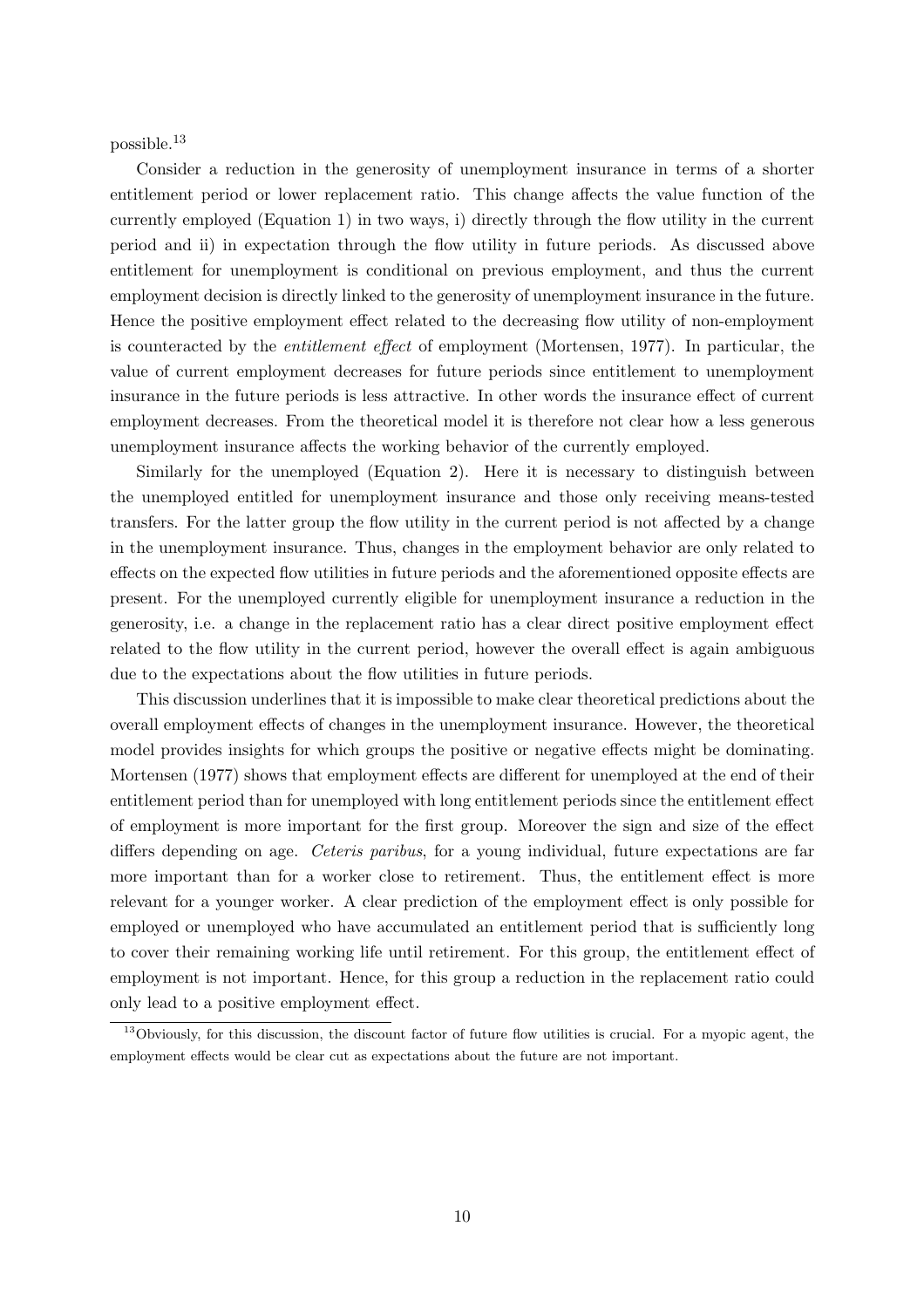# 3 Estimation of structural model

This section contains a description of chosen empirical specifications of the job-offer and jobseparation rate, the probability of having the option of early retirement, the state specific flow utilities, the distribution of offered wages and the stochastic health process. Thereafter, we discuss in detail the estimation method, identification and present the empirical moments we use to jointly estimate all processes driving the life-cycle employment behavior.

# 3.1 Empirical Specification

#### Job offer and separation rate

Job-offers and job-separations evolve non-stationary as they depend on individual, and regional characteristics including the accumulated working experience. In particular we model the probability for an individual unemployed in period t of receiving a job offers as:

$$
\Theta_{i,t}(X_{i,t}, \mu_i^{\theta}, v_{i,t}^{\theta}) = \theta_x X_{i,t} + \mu_i^{\theta} + v_{i,t}^{\theta} \text{ for } t = 1, ..., T.
$$
 (4)

The separation rate for the currently employed is specified as:

$$
\Gamma_{i,t}(X_{i,t}, \mu_i^{\gamma}, \nu_{i,t}^{\gamma}) = \gamma_x X_{i,t} + \mu_i^{\gamma} + \nu_{i,t}^{\gamma} \text{ for } t = 1, ..., T,
$$
\n(5)

where  $X_{i,t}$  includes age terms, accumulated working experience and the region of residence, i.e. east or west Germany where the labor market situation is very different.  $\mu_i^{\theta}$  and  $\mu_i^{\gamma}$  $\int\limits_i^{\gamma}$  are individual specific random effects which are normally distributed with zero mean, variance  $\sigma_{\mu^{\theta}}^2$ and  $\sigma_{\mu}^2$  and covariance  $Cov_{\mu}^{\ \ \rho}\mu^{\gamma}$ . Finally,  $v_{i,t}^{\theta}$  and  $v_{i,t}^{\gamma}$  are normally distributed error terms that are independent for all  $i$ , and  $t$ .

## Early Retirement

Specific early retirement programmes make transitions into retirement possible even before the official retirement age. Eligibility for early retirement depends mainly on the health status, gender, age or working history but as well on firm specific circumstance and agreements which are unknown. Moreover the official and firm specific rules were changing over time. Therefore, it is not possible to derive precisely the eligibility for early retirement. Instead, we estimate the individual probability of having the option for early retirement in the following specification:

$$
\Lambda_{i,t}(X_{i,t}^R, v_{i,t}^\lambda) = \lambda_x X_{i,t}^R + v_{i,t}^\lambda \text{ for } t = 1, ..., T,
$$
\n(6)

where  $X_{i,t}^R$  includes the above mentioned observable characteristics including a measure of experience and time and age effects,  $v_{i,t}^{\lambda}$  follows again a normal distribution independent for all  $i$ , and  $t$ .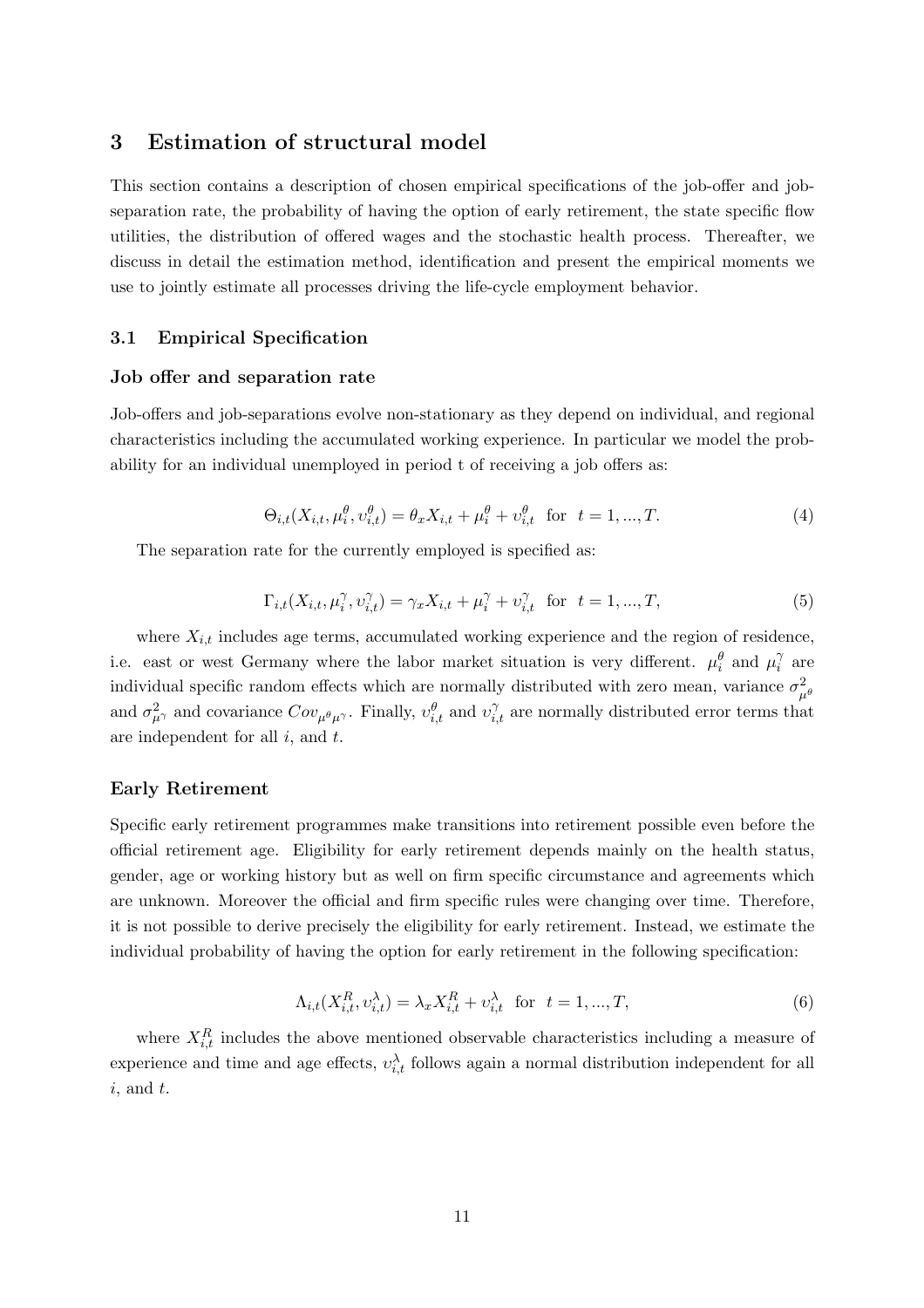# Flow Utilities

Flow utilities from non-employment, full-time work and retirement are specified as:

$$
U_{i,f,t} = \beta \frac{\left[ (m_{i,f,t} - \gamma_{nf} y_{i,n,t-1}) \eta_i \right]^{(1-\rho)} - 1}{1-\rho} + \varepsilon_{i,f,t},\tag{7}
$$

$$
U_{i,n,t} = \beta \frac{\left[ (m_{i,n,t} - \gamma_{fn} y_{i,f,t-1} - s) \right]^{(1-\rho)} - 1}{1-\rho} + \varepsilon_{i,n,t},\tag{8}
$$

$$
U_{i,r,t} = \beta \frac{(m_{i,r,t})^{1-\rho} - 1}{1-\rho} + \varepsilon_{i,r,t},
$$
\n(9)

We follow the previous literature and assume that individuals are risk averse, and set  $\rho =$ 1.5.<sup>14</sup>  $\beta_y$  determines the sign and magnitude of the preference for consumption.  $\eta_i$  describes the degree of complementarity between consumption and leisure and thus provides information about the reservation wage or the share of net income necessary to compensate individuals for the disutility of work. We allow for heterogeneity of the complementarity and assume that  $\eta_i \sim N(\theta, \sigma_{\eta}^2)$ . To guarantees that all individuals enjoy positive utility from leisure time  $\eta_i$  is truncated from below 0 and above  $1<sup>15</sup>$  As discussed above unemployed face constant search costs denoted with S, including direct cost for job search or stigma of being unemployed. Finally, we include measures of state dependence, e.g. habit persistence,  $\gamma_{nf}$  and  $\gamma_{fn}$  which make transitions costly. The complementarity, the search costs and the state dependence effects are all affected by the parameter of risk aversion  $\rho$ . This allows us to give these effects a direct interpretation in monetary terms. The unobservables  $\epsilon_{i,n,t}$ ,  $\epsilon_{i,f,t}$  and  $\epsilon_{i,r,t}$  are assumed to be mutually independent and independent over time. Additionally,  $\epsilon_{i,j,t}$  for all i, j and t is assumed to have a type I extreme value distribution. At time t individual i knows the current values of  $\epsilon_{i,j,t}$  but has no information about the future values of these error terms.

#### Gross Wages

.

In the empirical analysis individual is log offered gross wage is assumed to evolve according to

$$
\log(w_{i,t}) = \lambda_z z_{i,t} + \alpha_i^w + v_{i,t} \text{ for } t = \tau_i, ..., T.
$$
 (10)

In the above  $z_{i,t}$  are observed individual characteristics that affect wages including education, region of residence and a function of experience in the labor market. The coefficients on experience capture the effect of human capital accumulated via previous employment on wages.  $v_{i,t}$  is a shock to individual  $i$ 's wages occurring at time  $t$  and is assumed to be independent of observed individual characteristics, to occur independently over time and to be normally distributed with zero mean and a variance  $\sigma_v^2$ . Individual i is assumed to know the current value of  $v_{i,t}$  but does not know the future values of the time varying shocks to wages.  $\alpha_i^w$  is a time invariant individual

 $14$  For a detailed discussion on the difficulties to identify the individuals' risk aversion, see Laibson et al. (2007)

<sup>&</sup>lt;sup>15</sup>Assuming a uniform or normal distribution without truncation does not change the results but would complicate a welfare analysis.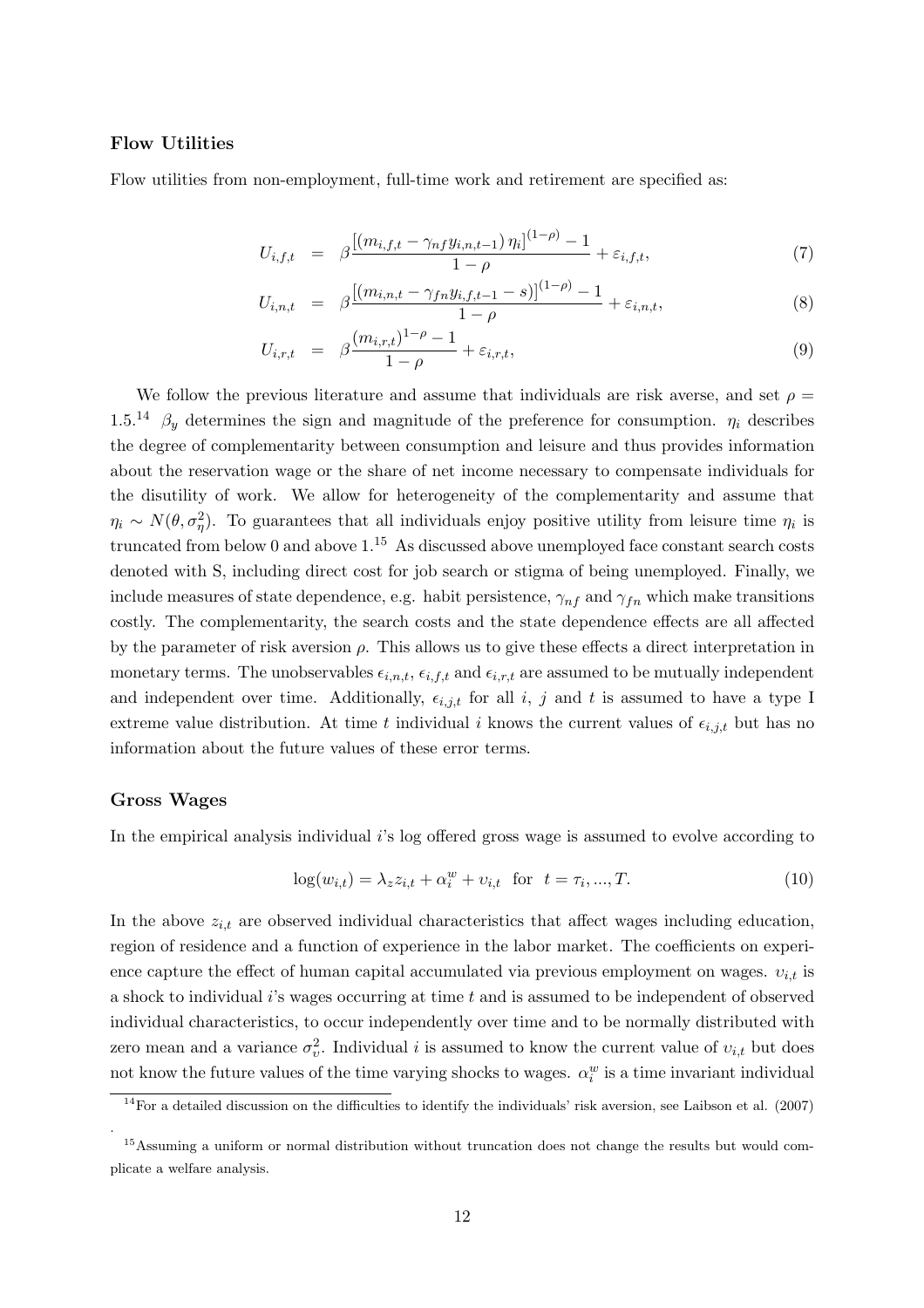specific random effect assumed to be unconditional normally distributed with zero mean and variance variance  $\sigma_{\alpha^w}^2$ .

### Health Process

The health status is known to be an important determinant of labor supply and retirement behavior and may also impact on wages. We measure health with an indicator variable,  $H_{i,t}$ , which takes value one if the individual reports health problems at time  $t$  and zero otherwise. We assume that health status evolves stochastically over the life-cycle according to the following equation:

$$
H_{i,t}(H_{i,t-1}, g_{i,t}, \phi_{i,t}) = \pi_1 H_{i,t-1} + \pi_2 g_{i,t} + \phi_{i,t} \text{ for } t = 1, ..., T,
$$
\n(11)

where  $g_{i,t}$  consists of individual characteristics that impact on health, including education and age. The health status in the previous quarter,  $H_{i,t-1}$ , captures persistence in health status. The unobservable  $\phi_{i,t}$  is assumed to occur independently over both individuals and time and to have a standard normal distribution. Given these distributional assumptions, estimation of the parameters in (3.1) can be conducted prior to estimation of the remaining parameters. Appendix I details the estimation methodology and resulting parameter estimates.

#### Initial Conditions

The dynamic nature of our model implies that we cannot treat the initial sample observations of experience and the initial state observed in the sample as exogenous with respect to the individual's labor supply choices during the sample period. To account for the endogeneity of the initial conditions we follow Heckman (1981) and use a reduced form equation to model the initial observations, and allow the unobservables affecting the initial observations to be correlated with the random effects appearing in the flow utilities and the wage equation. While Heckman (1981) proposed a probit model for the initial state, we generalize this to account for the endogeneity of both the initial state and initial experience, and to allow for individuals to be retired in the initial state. Specifically, we use a reduced form dynamic multinomial probit model to approximate labor supply and retirement behavior between entering the labor marker, assumed to occur at age 20 years, and the time when the individual enters the sample. The data generation process for behavior prior to entering the sample is based on three indices  $IE_{i,t}$ ,  $IN_{i,t}$  and  $IR_{i,t}$ , indicating employment, non-employment or retirement at time t. More precisely, an individual is in employment at time t if  $IE_{i,t} \geq IN_{i,t}$  and  $IE_{i,t} \geq IR_{i,t}$ , is nonemployed if  $IN_{i,t} > IE_{i,t}$  and  $IN_{i,t} \geq IR_{i,t}$  and otherwise retirement is the initial state. As above, we model retirement as an absorbing state, hence any individual who enters retirement cannot subsequently move into employment or non-employment.

In the empirical implementation, the index  $IE_{i,t}$  is a linear function of observed characteristics, including experience, the random effects  $\mu_i^{\theta}$ ,  $\mu_i^{\gamma}$  $\hat{a}_i^{\gamma}$ ,  $\alpha_i^w$  and  $\eta_i$ , and an error term  $\epsilon_{i,f,t}^I$ . Inclusion of the random effects permits the initial observations to be correlated with subsequent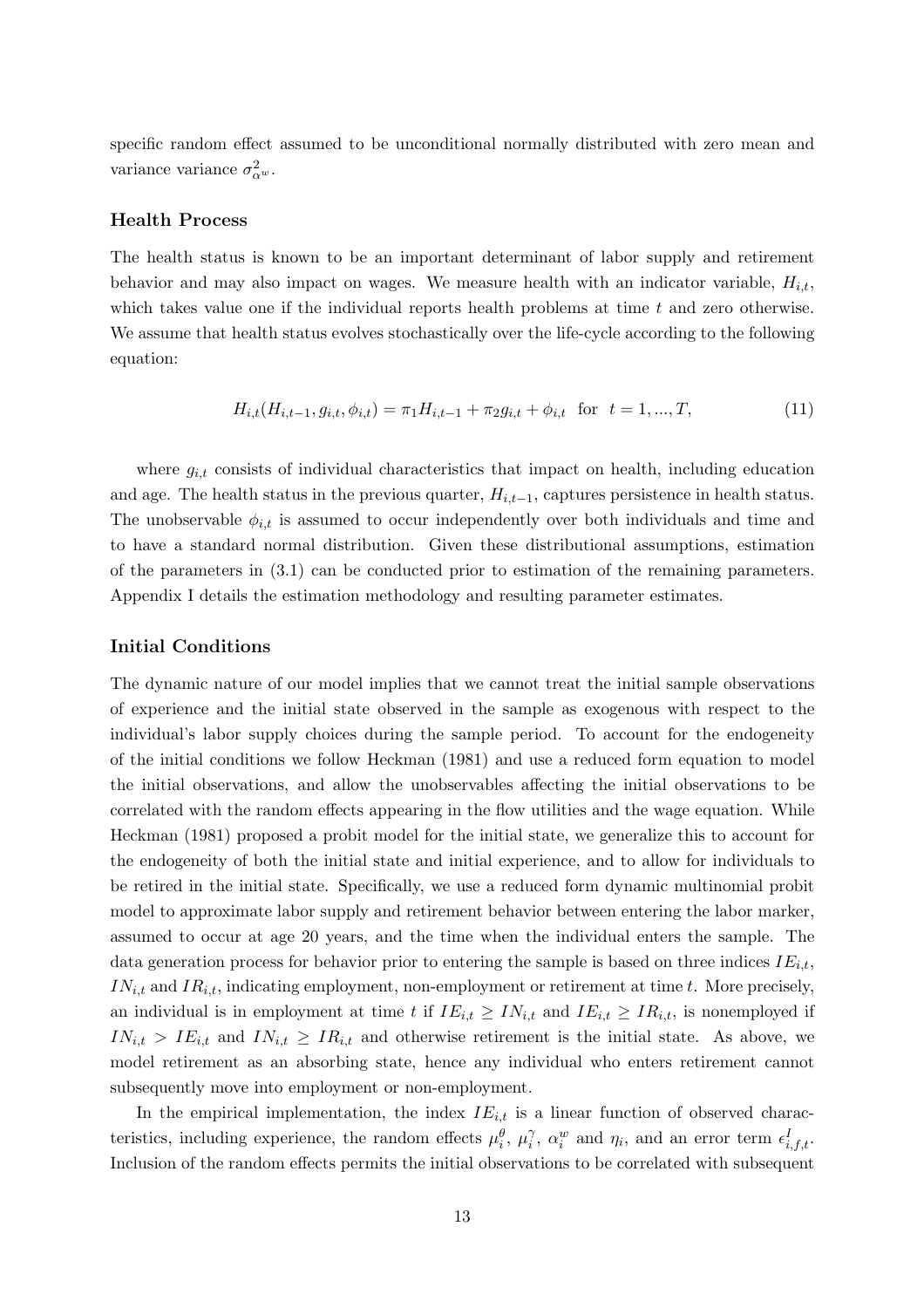labor supply behavior. This is necessary to capture the endogenous nature of the initial conditions. The second index  $IR_{i,t}$  is a linear function of age terms and error term  $\epsilon_{i,r,t}^I$  while, for identification purposes,  $IN_{i,t}$  depends only on error term  $\epsilon_{i,n,t}^I$ . The three error terms are mutually independent, independent over time and individuals and are drawn from a standard normal distribution.

# 3.2 Estimation strategy: Method of Simulated Moments

The parameters describing the job arrival and job separation rate, preferences, gross wages and the initial conditions are estimated jointly using the Method of Simulated Moments (MSM): parameters are chosen to minimize the distance between a set of moments pertaining to the values of the endogenous variables, namely wages, employment and retirement outcomes, as observed in the sample and the average values of the same moments in simulated data sets.<sup>16</sup> Similar to, e.g. French (2005), we estimate the health process separately from preference and wages in a first step (see Appendix I).

#### Method of Simulated Moments

Estimation proceeds as follows. R data sets with the same empirical distribution of exogenous individual characteristics as the sample are constructed. Using a particular vector of model parameters, denoted  $\theta$ , employment outcomes and wages are simulated for each individuals in each of the R data sets. Relevant moments of the simulated endogenous variables in each data set are computed and denoted  $M^r(\theta)$  for  $r = 1, ..., R$ . The metric  $J(\theta)$  is constructed as follows

$$
J(\theta) = \left(M^s - \frac{1}{R} \sum_{r=1}^R M^r(\theta)\right) \widehat{\Omega}\left(M^s - \frac{1}{R} \sum_{r=1}^R M^r(\theta)\right)',\tag{12}
$$

where  $\widehat{\Omega}$  is the weighting matrix, here  $1/N$  times the inverse of the variances of the sample moments.  $\widehat{\Omega}$  is estimated using bootstrap resampling of individuals from the original data set. The MSM estimator minimizes the distance between the simulated and the observed moments:  $\widehat{\theta} = \operatorname{argmin}_{\theta} J(\theta)$ . The term  $\frac{1}{R}$  $\frac{R}{\sqrt{2}}$  $r=1$  $M^r(\theta)$  appearing in  $J(\theta)$  is not a continuous function of the parameter vector  $\theta$  as small changes in  $\theta$  cause discrete changes in employment behavior for some individuals. Consequently gradient and Hessian based optimization methods are unsuitable methods for minimizing  $J(\theta)$ . Instead we use Simulated Annealing in the form suggested by Goffe et al. (1994) to solve for the MSM estimates..

#### Identification and Chosen Moments

Structural models are often criticized on the basis that identification of the parameters is not transparent. Recent contributions by Todd and Wolpin (2006) and Attanasio et al. (2005) propose using randomized or natural experiments to provide clearer identification of the central

 $16$ In a previous paper Haan and Prowse (2009) we discuss the treatment of missing observations when using MSM.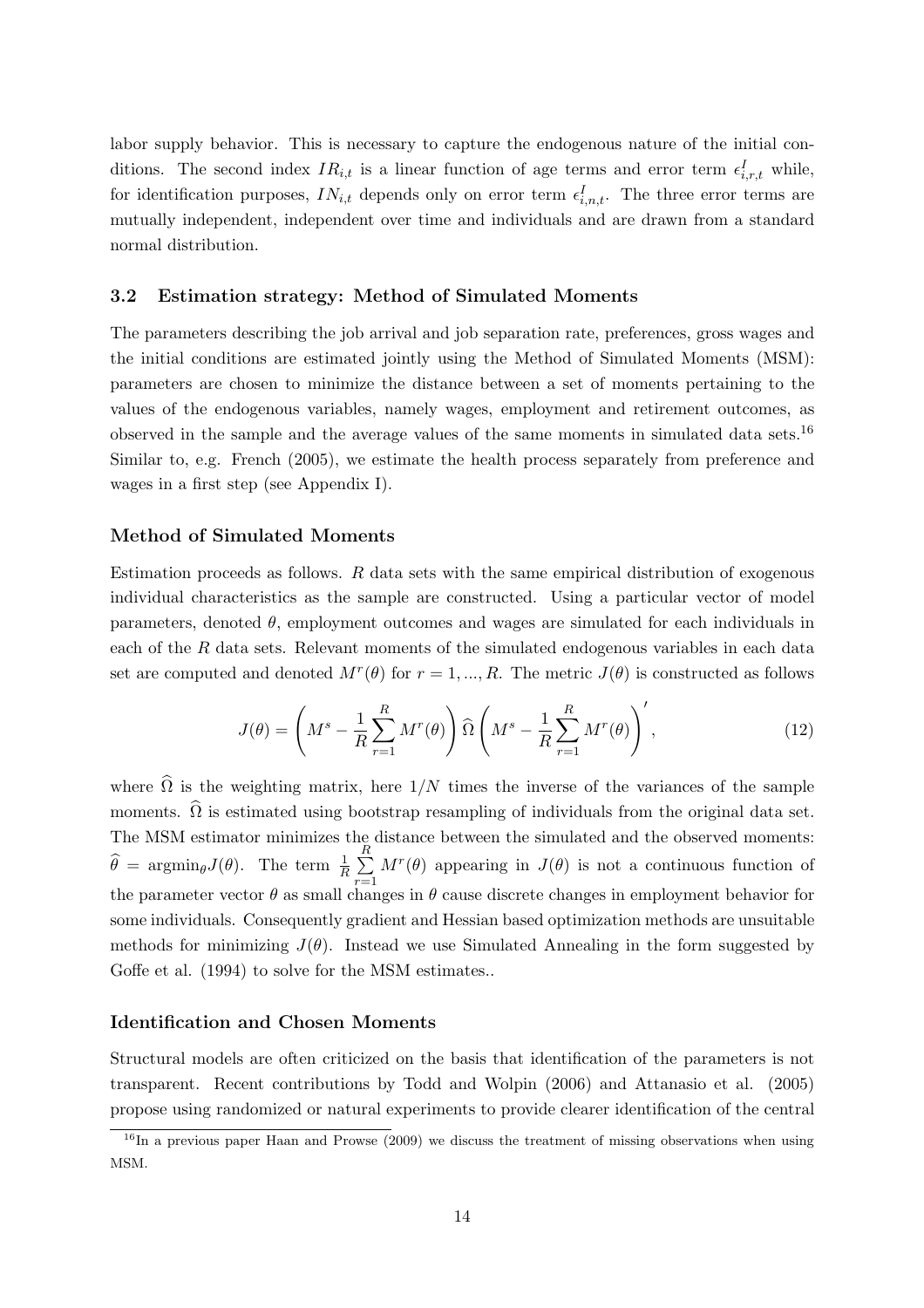structural parameters in dynamic life-cycle models. Specifically, estimates from more robust reduced form analysis, such as treatment effects estimated using differences in differences techniques, provide inputs when estimating the structural parameters.

In our application, we observe the sample covariances between wages, transitions between employment states and retirement and labor market outcomes including retirement with demographic characteristics. We also observe the sample correlations between initial employment and retirement and demographic characteristics. Given the coefficient on consumption, this information identifies the parameters appearing in the wage process, arrival and separation rates, initial conditions, the preference for leisure and the cost of non-employment. The coefficient on consumption however is less straight forward to identify. Clean identification of this coefficient requires variation in net income that affects employment or retirement decisions without influencing wages, job-arrivals or separations.

For our application, which focuses on Germany, our identification strategy for the coefficient on consumption relies on nonlinearities and discontinuities in the tax and transfer system and changes and reforms of the tax and transfer system during the sample period. In detail, in addition to moments related to year specific effects, we use the correlation between observed labor market outcomes and the unemployment insurance entitlement period, which we observe in the sample, as the bases for estimating the coefficient on consumption.<sup>17</sup> This correlation is influenced partly by experience, education, unobserved heterogeneity and other individual characteristics appearing in the model, but also depends on the year specific tax and transfer rules; the component of this correlation that is due to the tax and transfer code reflects the dependence of preferences on consumption and therefore this is informative about the coefficient on consumption in the structural model.

More precisely in Germany, the tax and transfer system influences the duration of entitlement to unemployment insurance benefits in two important respects. First, the rules dictate a maximum duration of entitlement, which varies discontinuously according to age. While the duration itself depends on a variety of individual characteristics, this variation by age is exogenous in the sense that it is not driven by variables within the model. Second, during the sample period, there were a number of changes to the system of unemployment benefits. Importantly, these changes where contingent on age. These changes create further, exogenous, variation of the entitlement period. In Figure 1 we present how the entitlement criteria changed over time through reforms introduced in 1997 and 2006. Nearly all age groups were affected either through the 1997 or the 2006 reform which implies that the identifying variation comes from the whole age distribution.

In this sense we use a rather indirect approach to exploiting the exogenous variation in eligibility period for unemployment insurance benefits when estimating our model. Unfortunately, given the nature of our sample, we cannot follow Attanasio et al. (2005) Attanasio, Meghir, and Santiago (2005) and treat the changes to the German system of unemployment insurance as a

<sup>&</sup>lt;sup>17</sup>In reality, we use a number of correlations between different labor market outcomes and various functions of the unemployment insurance entitlement period as moments. For clarity of discussion, we refer here is a single correlation.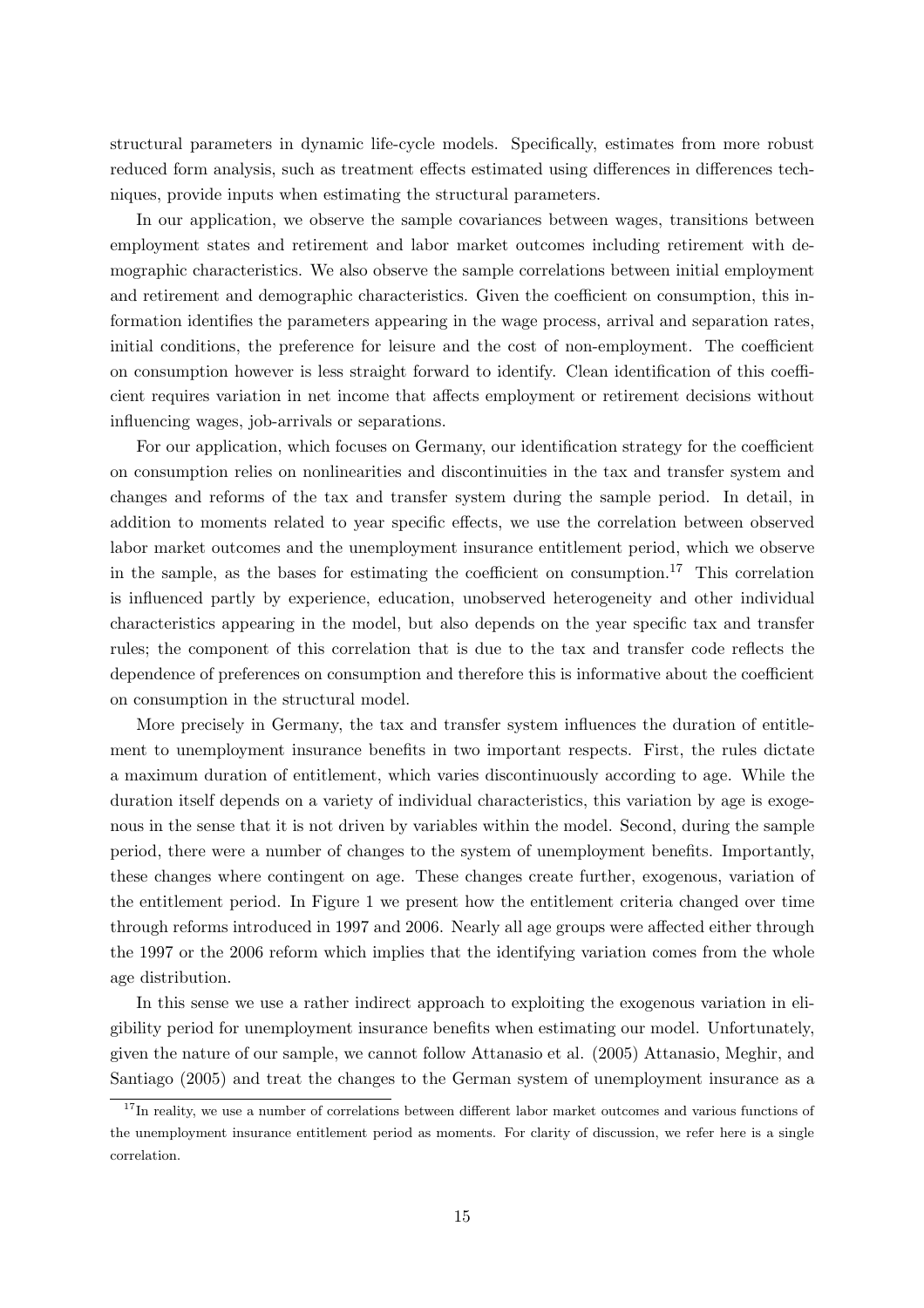

Figure 1: Changes in the maximal entitlement period by age

Note: Figure shows the maximal entitlement periods for eligible individuals for different periods. For more detail, see Schmitz and Steiner (2007).

natural experiment to be exploited via difference in difference methods and to provide identifying information relevant to the structural model. Specifically, we do not have clearly defined treatment and control groups, as the policy changes affected essentially all individuals in the sample, only the magnitudes of the changes varied across individuals.<sup>18</sup> In thus far our identification strategy is similar to Adda et al. (2009) who argue that regional variation over time increases their identifying power for estimating educational decision and employment behavior over the life-cycle.

# 4 Data and Descriptive Evidence

This study draws on data from the SOEP which is an annual representative panel survey of over 11,000 households living in Germany and contains information about working behavior, socioeconomic variables and income information from all sources at the individual and household levels.<sup>19</sup> We construct an unbalanced panel of single adult households with consecutive observations in at least two years between 1996 - 2008 inclusive which yields retrospective information for the fiscal years 1995 - 2007. In our analysis we focus on a specific sample of single households

<sup>&</sup>lt;sup>18</sup>Using changes to the system of unemployment insurance benefits in the late 1980s, Hunt (1995) uses difference in differences techniques to estimate effects of the duration and level of employment insurance benefits. This was possible as Hunt (1995)'s sample covered a wider age rate and therefore a treatment group was readily available.

 $19$ For a detailed description of the data set, see Haisken De-New and Frick (2005).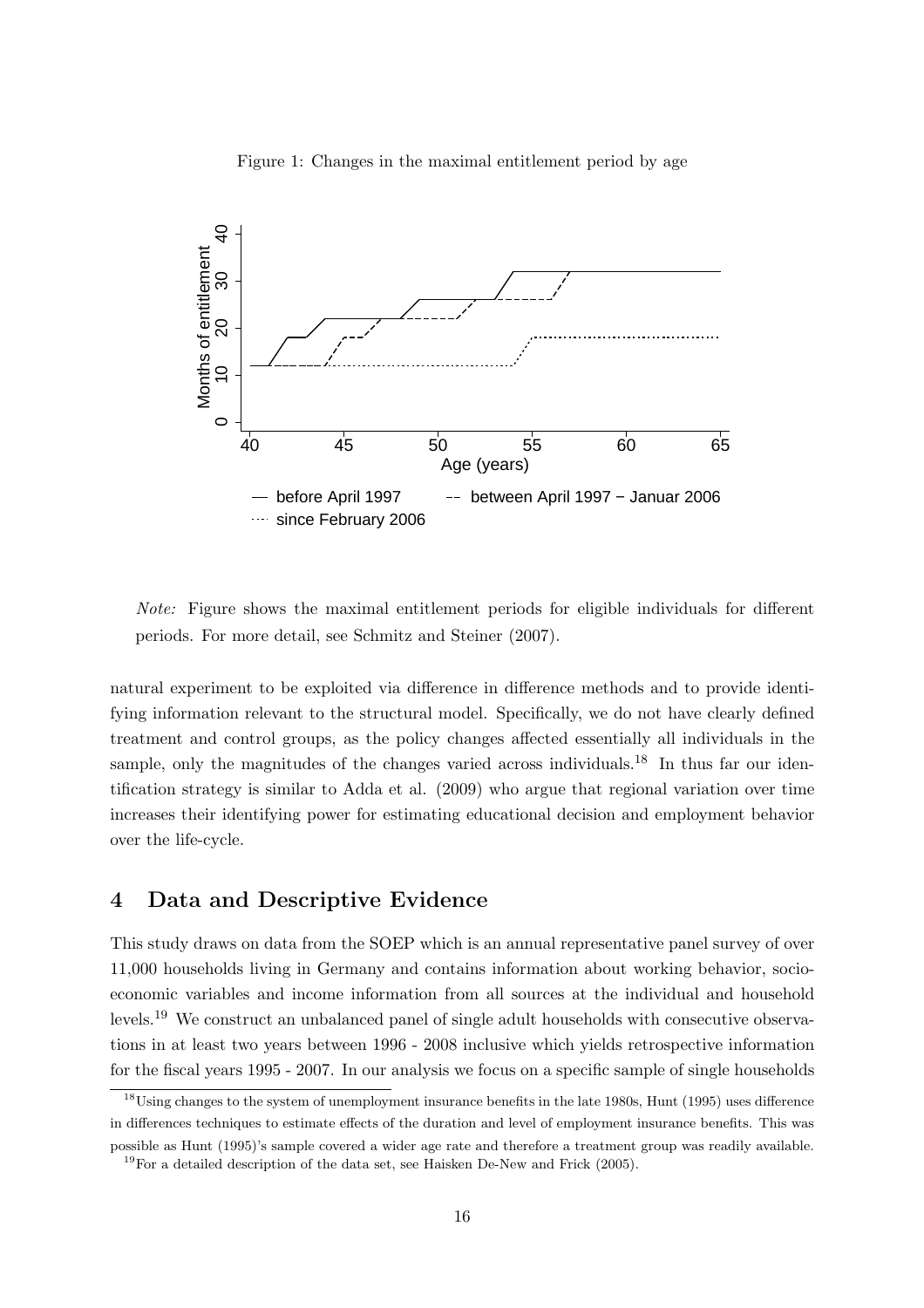

Figure 2: Observed life-cycle employment and retirement behavior by gender and region

Source: Authors' calculations on the basis of the SOEP 1996-2008.

for which we assume that their family composition remains constant over their life-cycle. More precisely, we restrict the sample to singles older than 40 and younger than 66 years. We exclude individuals with primary earnings from self-employment as well as those in full-time education as their labor supply behavior differs substantially from that of the rest of the population of interest. These exclusions yield a sample with 2016 different single individuals, consisting of 1095 women and 921 men. The median number of observations per individual is 28 quarters.

## Employment behavior

The SOEP includes detailed information about employment and retirement behavior in each month of the year prior to the interview date. For tractability, we group the monthly information for each individual to form quarterly observations. More precisely, the individual's state in the first month of the quarter determines the quarterly outcome. In this analysis we distinguish between employment, assumed to be full-time work, non-employment and retirement.<sup>20</sup> Individuals who report sufficient income from an own pension are classified as retired.

Figure 2 shows the share of employment, non-employment and retirement by age separately for men and women and by region. In general, the behavior of the various subgroups is similar.

 $\frac{20}{20}$  For our sample part-time work is only of minor importance, only about 5% of the population works less than 30 hours.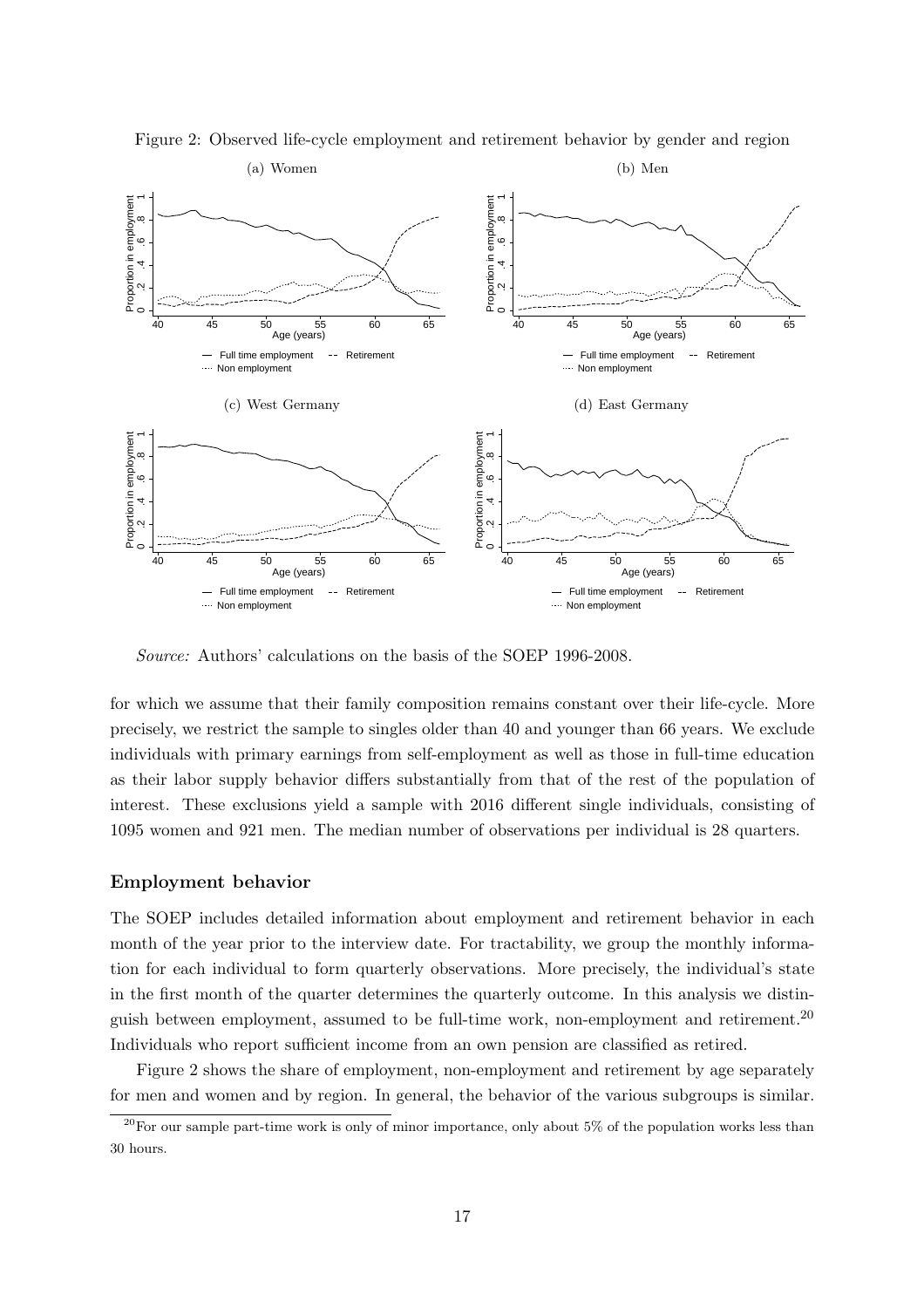Until the age of 55 years employment rates are fairly high and decline to zero over the last 10 years of the working life. Before age 55 years the majority of the non-work corresponds to non-employment whereas retirement increases markedly after the age of 60 years. Employment rates for men and women are quite similar. This is not surprising since our sample consists only of single individuals without dependent children. A difference by gender only becomes visible at the end of the working life. In particular, women tend to retire earlier than men. By region however we find the expected strong difference: averaged over the whole age distribution, the employment rate is 10 percentage points higher in west Germany, and older east Germans have a higher propensity of retirement than west Germans of the same age. These differences are likely to be related to the worse economic conditions in east Germany.

We find an interesting shape of non-employed rate by age which is consistent with non employment being a stepping stone between employment and retirement. For men and women in both parts of Germany non-employment rates peak around the age of 60 and decline thereafter. In fact, it might be rational for workers to move from employment into non-employment for the period covered by the unemployment insurance and then to move into retirement. This stepping stone is in particular attractive since the period covered by unemployment insurance increases the pension payments when entering retirement. Unemployment in the final period of an individual's working life is very distinct from unemployment experienced at earlier years. When the individual is eligible for retirement with sufficiently high pension claims, there is no risk of a large reduction in the future income when unemployment insurance runs out.<sup>21</sup> This is in contrast to the unemployed not eligible for retirement benefits since the out of work income after the entitlement period run would be simply the minimum income. Hence, when agents are risk averse and forward looking, in the sense that they care about their future income, the combination of unemployment insurance and pension payments provide very different incentives for the employment decision close to retirement.

#### Gross wages

In addition to the retrospective information on monthly employment states and retirement, the data includes the gross earnings in the month prior to the interview date. Moreover, the corresponding working hours including payed over-time work are given and thus, we can construct an hourly wage measure. For time-consistency we cannot use the retrospective employment information and the current wage information from the same survey wave. Instead, we make use of the panel dimension in the data. Since we observe the exact interview day we can match the wage information collected in one year to the corresponding quarter of the retrospective employment information collected the next year.

 $^{21}$ In theory, of course older unemployed need to be searching for a job and to be ready to take up this job, however in reality it is very unlikely the workers older then 60 get job offers which they are forced to take up by the employment office.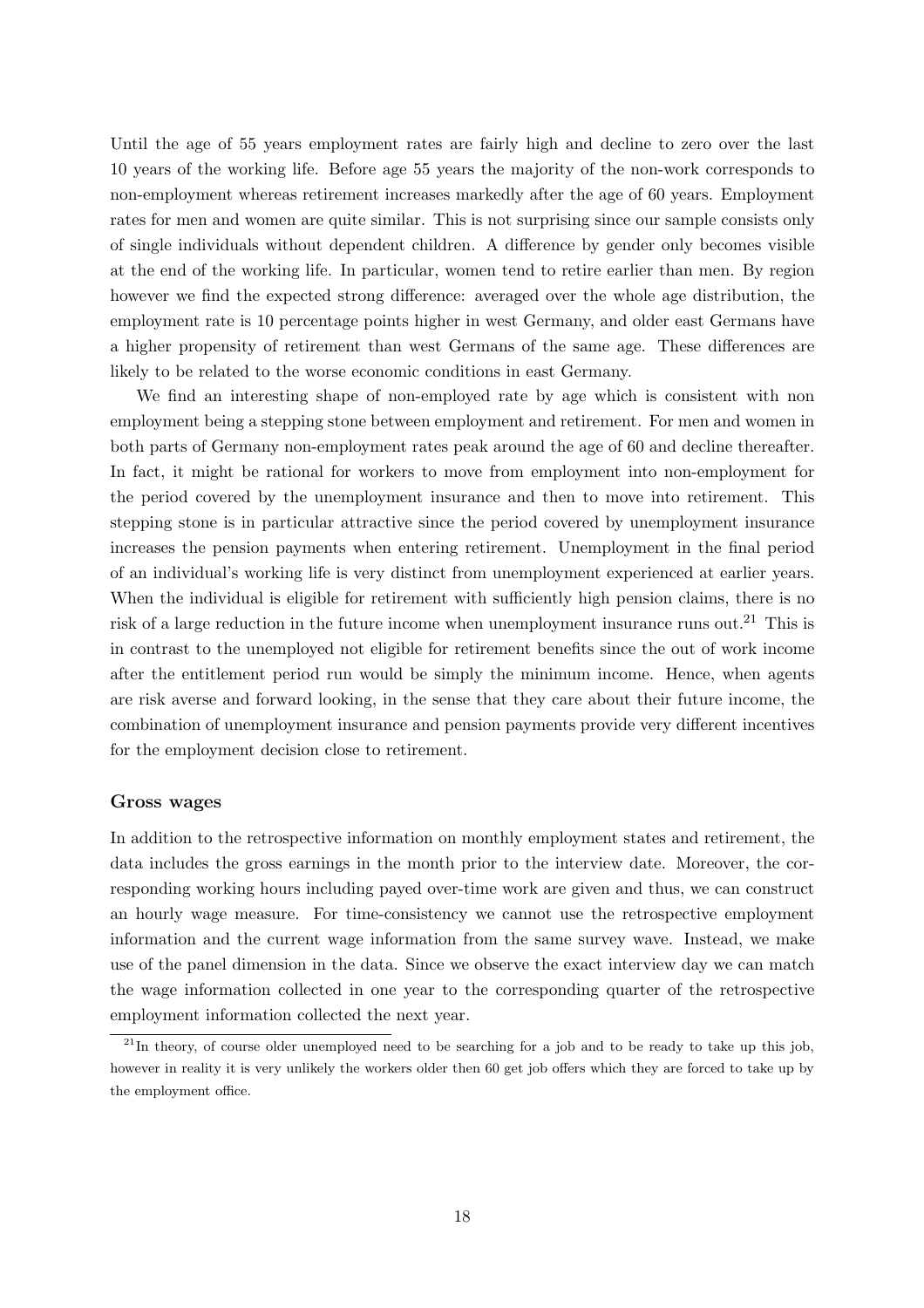## Demographic characteristics

Given that our sample is very homogenous, we condition the employment process and wages only on a few demographic characteristics. Specifically in addition to gender, education, nationality and region of residence, which are time-invariant, we allow for heterogeneity of age, time-varying health status and experience. A measure of experience at the time the individual enters the sample is constructed from retrospective information concerning the individual's working history. This variable is then updated in accordance with the individual's observed employment behavior.

# 5 Results

In the following we present preliminary results from a model without education and regional effects. Results of the full model are about to come and will allow to study effect heterogeneity.

#### Structural parameters

Tables 1, 2 and 3 show the estimates of the parameters of the equation describing log wages, job arrival and separation rates, and the preferences parameters including the access to early retirement.

|                                       |          | Coefficient Standard Error |
|---------------------------------------|----------|----------------------------|
| Intercept                             | 2.000    | 0.107                      |
| West                                  |          |                            |
| Education (years) $/10$               |          |                            |
| Experience (years) $/10$              | 0.341    | 0.038                      |
| Experience <sup>2</sup> (years) /1000 | $-0.522$ | 0.165                      |
| Male                                  |          |                            |
| German                                |          |                            |
| Health Problems                       | $-0.001$ | 0.071                      |
| Age <sub>1</sub>                      | 0.054    | 0.028                      |
| Age <sub>2</sub>                      | $-0.021$ | 0.071                      |
| $\lambda_{\alpha}$                    | 0.331    | 0.039                      |
| $\sigma_{\nu}$                        | 0.193    | 0.020                      |

Table 1: Estimates of Parameters in the Wage Equation

*Note:* Age<sub>1</sub> and Age<sub>2</sub> are age terms. Age<sub>1</sub> is zero if the individuals is aged less than 54 years, increases at the rate of 0.25 per quarter between age 54 and age 59 years and takes the value 5 if the individual is aged 59 years or older. Age<sub>2</sub> is zero if the individual is aged less than 59 years and increases at the rate of 0.25 per quarter thereafter. West is an indicator of residing in west Germany, Education is measured in years of formal eduaction. German is an indicator of being a German national. Health Problems is an indicator of having health problems that limit daily activities.

We find a significant effect of experience on wages which underlines the importance of human capital accumulation for the wage process. Moreover, individual specific unobserved effects and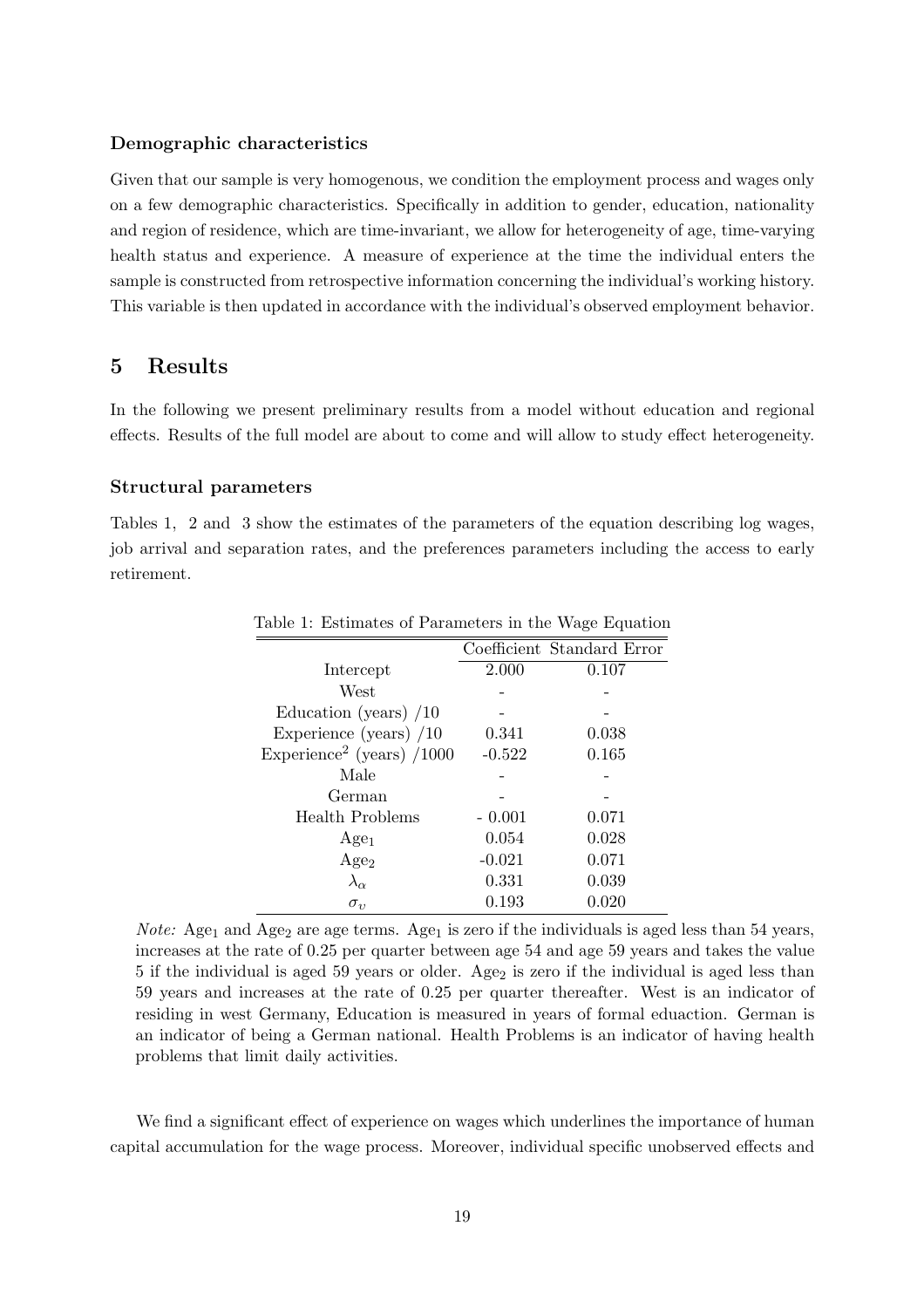|                          | Arrival Rate    |                            |  |  |  |
|--------------------------|-----------------|----------------------------|--|--|--|
|                          |                 | Coefficient Standard Error |  |  |  |
| Intercept                | $-1.975$        | 0.315                      |  |  |  |
| A <sub>2</sub>           | $-0.109$        | 0.332                      |  |  |  |
| A3                       | $-0.553$        | 0.145                      |  |  |  |
| AA                       | $-0.796$        | 0.461                      |  |  |  |
| Bad health               | $-0.236$        | 0.284                      |  |  |  |
| West                     |                 |                            |  |  |  |
| Experience               |                 |                            |  |  |  |
|                          | Separation Rate |                            |  |  |  |
|                          |                 | Coefficient Standard Error |  |  |  |
| Intercept                | $-3.877$        | 0.239                      |  |  |  |
| A <sub>2</sub>           | 0.089           | 0.142                      |  |  |  |
| A3                       | 0.038           | 0.092                      |  |  |  |
| AA                       | 1.170           | 0.187                      |  |  |  |
| Bad health               | $-1.346$        | 0.256                      |  |  |  |
| West                     |                 |                            |  |  |  |
| Experience               |                 |                            |  |  |  |
| Unobserved Heterogeneity |                 |                            |  |  |  |
| Variance Arrival         | 18.40           |                            |  |  |  |
| Variance Separation      | 2.97            |                            |  |  |  |
| Correlation              | 0.56            |                            |  |  |  |

Table 2: Job transitions

*Note:* Age<sub>1</sub> and Age<sub>2</sub> are age terms. West is an indicator of residing in west Germany, Education is a dummy for having a medium school degree or vocational qualification. German is an indicator of being a German national. Health Problems is an indicator of having health problems that limit daily activities.

transitory shocks seem to play an important role. These effects should be reduced in a more complete wage estimation including education, regional and gender effects.

There exists a clear age pattern in the job arrival and separation rate. Older individuals are less likely to get a job offer and more likely to face a separation. The interpretation of the health effect is not meaningful in the simplified model since health status is strongly determined by gender, education and region which are omitted in that version. Similarly, the magnitude of the variance and the sign of the correlation between the unobservables might be related to the missing variables. The current estimation indicate that unobserved effects in both processes are positively correlated. This implies that individuals with a low type of unobserved effects face a higher risk of separation but are at the same time more likely to get a job offer. In other words they have a faster turn-over on the labor market.

As expected we find that individuals have a significantly positive preference for consumption. Together with the assumed parameter of risk aversion this implies that individuals enjoy consumption, yet at a decreasing rate. The preference for consumption is central for explaining how individuals respond to changes in financial incentives and will be the key determinant when analyzing the behavioral effects of changes in the design of unemployment insurance. We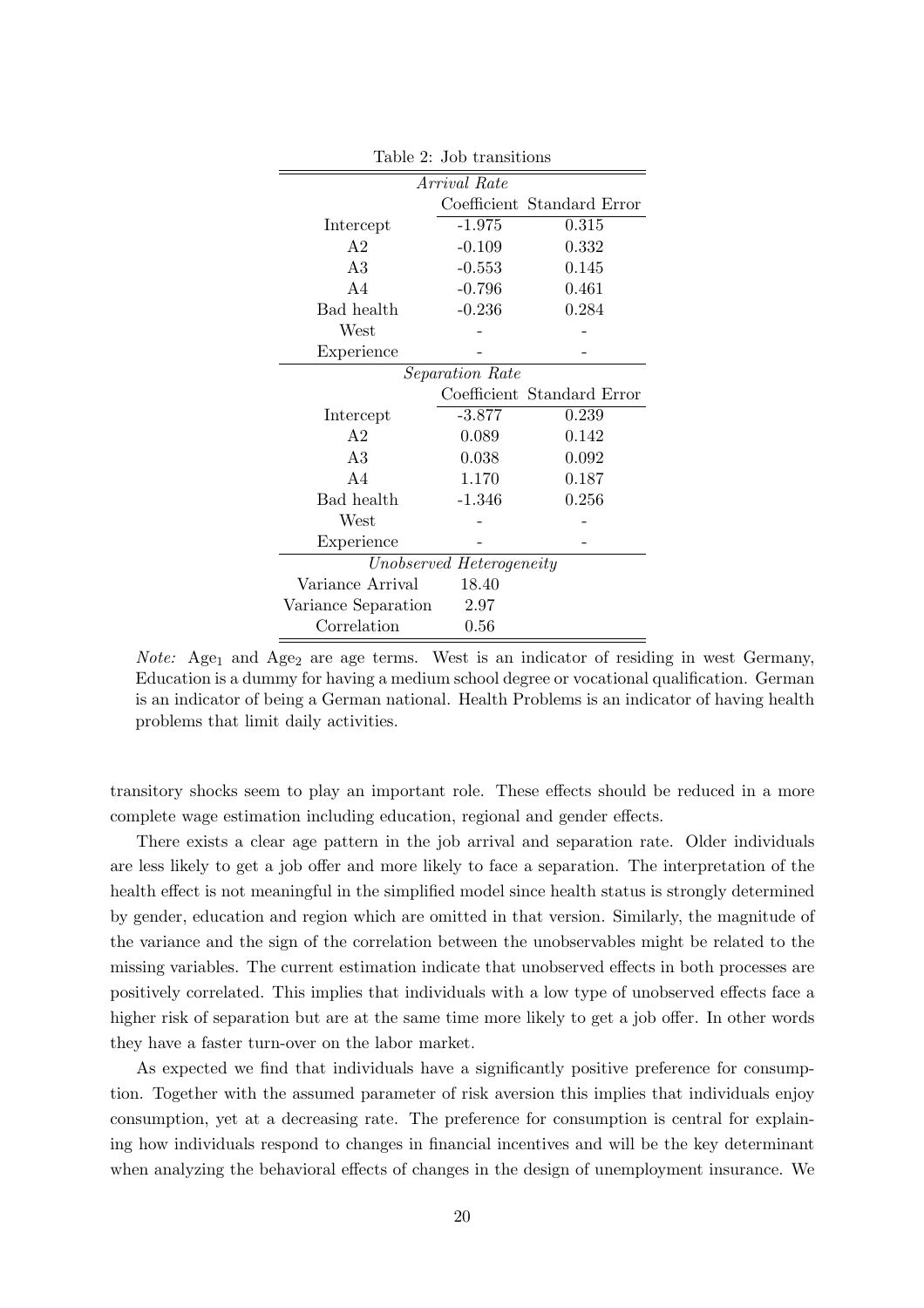| Preferences                       |          |                            |  |  |
|-----------------------------------|----------|----------------------------|--|--|
|                                   |          | Coefficient Standard Error |  |  |
| Search cost                       | 0.298    | 0.098                      |  |  |
| Transition cost to employment     | 0.808    | 0.107                      |  |  |
| Transition cost to non-employment | 0.194    | 0.182                      |  |  |
| θ                                 | 0.937    | 0.112                      |  |  |
| $\sigma_{\eta}$                   | 0.282    | 0.074                      |  |  |
| Consumption                       | 1.539    | 0.098                      |  |  |
| <i>Access to Retirement</i>       |          |                            |  |  |
|                                   |          | Coefficient Standard Error |  |  |
| Intercept                         | $-2.763$ | 0.037                      |  |  |
| Age2                              | 0.514    | 0.049                      |  |  |
| Age <sub>3</sub>                  | $-0.815$ | 0.246                      |  |  |
| Health                            | 1.347    | 0.089                      |  |  |

Table 3: Employment and retirement

*Note:* Age<sub>1</sub> and Age<sub>2</sub> are age terms. West is an indicator of residing in west Germany, Education is a dummy for having a medium school degree or vocational qualification. German is an indicator of being a German national. Health Problems is an indicator of having health problems that limit daily activities.

estimate the mean  $\theta$  and the variance  $\sigma_{\eta}$  of the degree of complementarity between consumption and leisure  $\eta$  (Equation 8) and assume that the distribution is truncated form above one and below zero. The conditional mean of the truncated distribution is about 0.9. This implies that on average the net reservation wage for full time work is 10% higher than income out-of work. However, the estimation of the variance shows that there exists significant unobserved heterogeneity in the population.

Search costs and costs of transitions between the states are positive and of sizable magnitude. The chosen specification allows us to interpret these costs in monetary terms. The findings imply that on average, the search costs of unemployed amount to 200 Euro per months. These cost include both direct search cost as well as stigma effects of being on the job search which are expressed in monetary terms. Transitions from unemployment into employment are estimated to be quite costly, i.e., 800 Euros, whereas transitions from employment to unemployment are markedly lower (200 Euros) and these are not statistically significant. The costs are mainly related to the loss of habit formation as well as to fixed cost of starting a new job for an unemployed.

As expected, we find that the probability to having access to early retirement increases with age and is positively related to being in bad health conditions.

To complete the description of the estimation results, Table 4 presents the coefficients appearing in the initial conditions. These parameters are descriptive of individuals' behavior prior to their entering the sample, but do not have a structural interpretation.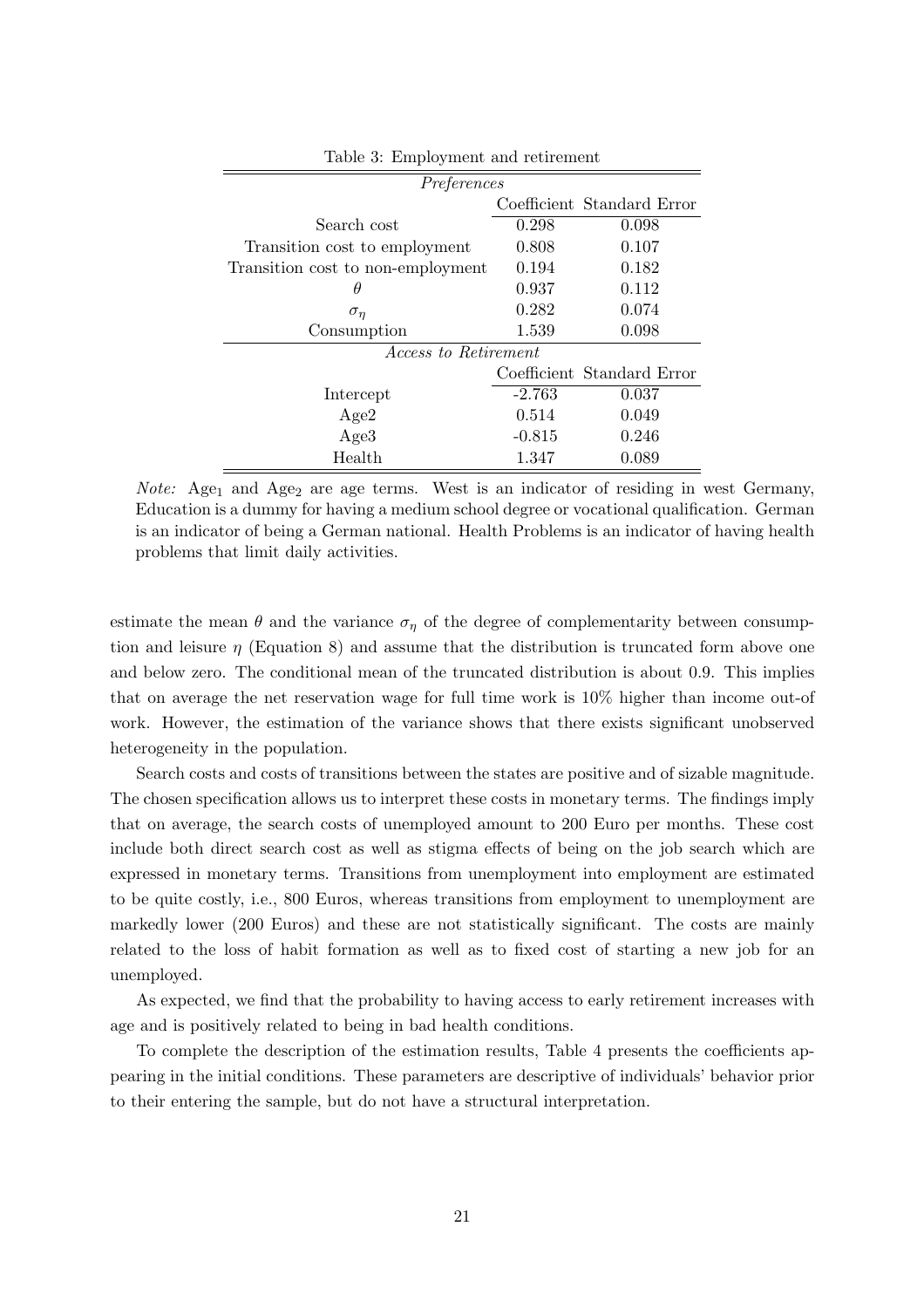| Employment                     |         |                            |  |  |
|--------------------------------|---------|----------------------------|--|--|
|                                |         | Coefficient Standard Error |  |  |
| Intercept                      | 2.40    | 0.49                       |  |  |
| Individual employment effect   | 2.70    | 0.70                       |  |  |
| Individual wage effect         | 0.81    | 0.27                       |  |  |
| Individual job offer effect    | 0.41    | 0.16                       |  |  |
| Individual job separation rate | $-0.95$ | 0.23                       |  |  |
| Age <sub>3</sub> /10           | $-0.53$ | 0.29                       |  |  |
| $Age_4$                        | $-0.55$ | 0.09                       |  |  |
| Experience/10                  | $-1.36$ | 0.17                       |  |  |
| Education                      | $-1.14$ | 0.34                       |  |  |
| West                           | 4.59    | 0.43                       |  |  |
| Male                           | $-1.13$ | 0.37                       |  |  |
| <b>Health Problems</b>         | $-4.05$ | 0.61                       |  |  |
| Asset 1                        | 2.10    | 0.42                       |  |  |
| Asset 2                        | 2.19    | 0.47                       |  |  |
| Children Previously            | $-0.49$ | 0.40                       |  |  |
| Previous Previously            | $-0.94$ | 0.30                       |  |  |
| Retirement                     |         |                            |  |  |
|                                |         | Coefficient Standard Error |  |  |
| Intercept                      | $-3.40$ | 0.11                       |  |  |
| $I(55 < \text{Age} \leq 57)$   | 1.27    | 0.29                       |  |  |
| I(Age > 57)                    | 2.16    | 0.24                       |  |  |

Table 4: Estimates of Parameters describing Initial Conditions

*Note:* Age<sub>3</sub> and Age<sub>4</sub> are age terms. Age<sub>3</sub> is zero for individuals aged less than 40 years, increases at a rate of 0.25 per quarter up to age 55 years, and takes the value 15 if the individual is aged 55 years or older. Age<sub>4</sub> is zero for individuals aged less than 55 years and increases at a rate of 0.25 per quarter thereafter. Asset 1 is an indicator of income from assets being positive but less than 400 Euros per year, and Asset 2 is an indicator of income from assets being greater than 400 Euros per year. Children Previously and Married Previously are indicators of having had dependent children or having been married prior to entering the sample. For further details, see the note for Table 1.

## Goodness of Fit

Figure 3 presents a graphical analysis of the model's goodness of fit. Employment, nonemployment and retirement are predicted satisfactorily. The distribution of the simulated log wages for individuals in employment in the quarter in which they were interviewed and adjusted for survey non-response, matches accurately the distribution of sampled wages. $22$ 

# 6 The design of unemployment insurance

There exists an important theoretical literature on the design of unemployment insurance and the effects on unemployment duration, job search and employment behavior (for an overview see

 $22$ We provide detailed information about the 214 simulated moments as supplementary material on the home page of the Journal.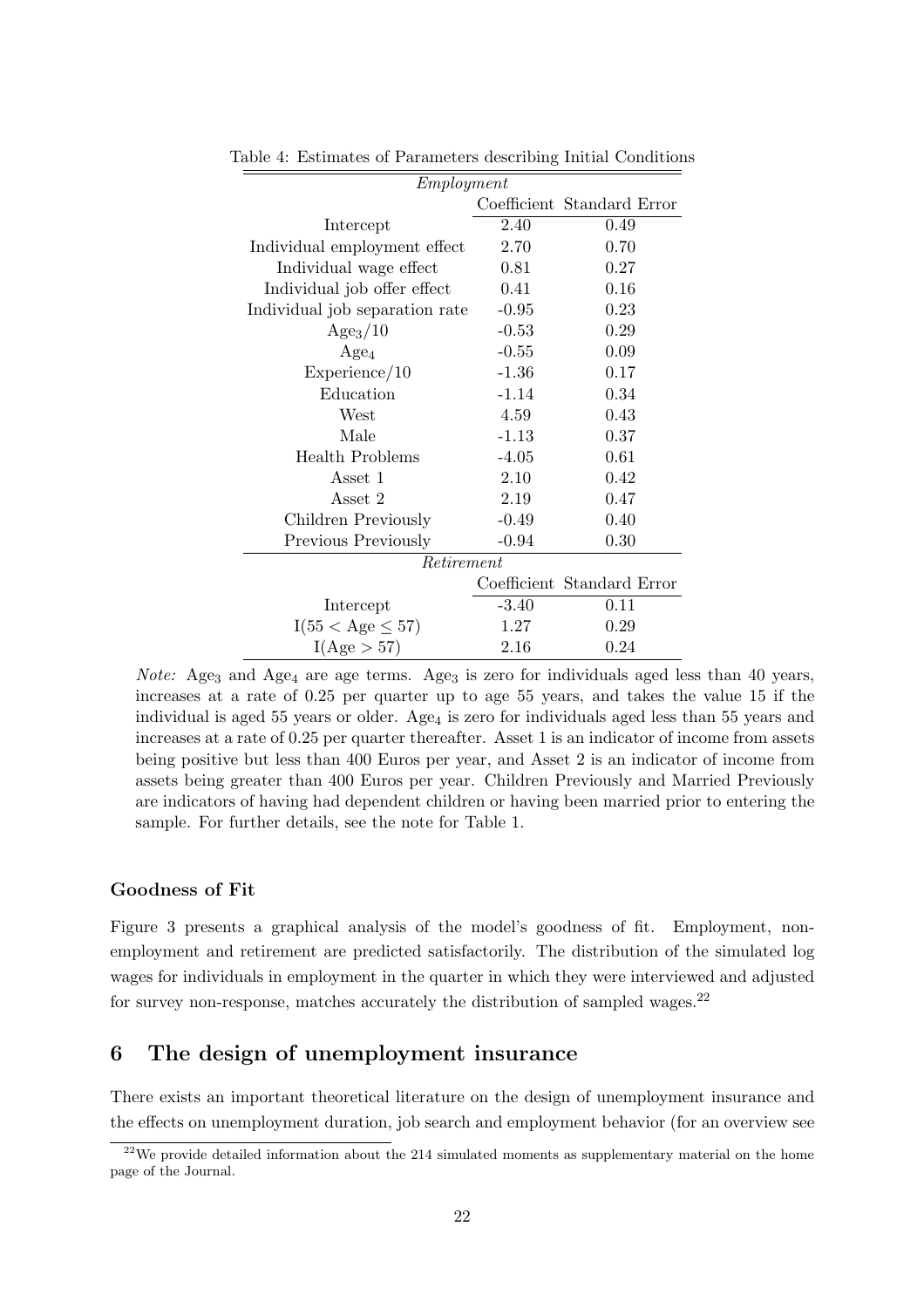

Note: Simulation results based on 50 simulated data sets each of the same size as the sample. Log wages are in year 2000 prices.

the Handbook chapter by Krueger and Meyer, 2002). Central for our analysis is the contribution of Mortensen (1977) in which he shows that changes in the generosity of unemployment insurance have an ambiguous effect on employment over the life-cycle.

We use the estimated model to analyze how changes in the design of unemployment insurance, namely the replacement ratio and the entitlement period, affect the employment behavior over the life cycle. The advantage of an analysis based on a dynamic structural life-cycle model is that the estimation is directly embedded in a theoretical model and therefore a clear and more general interpretation of the empirical findings is possible. In particular we can directly test for the importance of the entitlement effect Mortensen (1977) and can evaluate how this effect varies by age, employment status and entitled months of eligibility.

In the following we simulate changes in the employment behavior over the life-cycle which are induced by i) a reduction in the replacement ration from 60% of the previous net-income to 50% and ii) by a reduction in the entitlement period for the eligible to 6 months independent of age. We use the German tax and transfer system of the year 2001 as the status quo scenario. We simulate the employment effects over the life-cycle, measured in changes in percentage points of the employment rate, for three different populations. For an individual with average characteristics of the whole population at the age of 40, for an individual with characteristics of those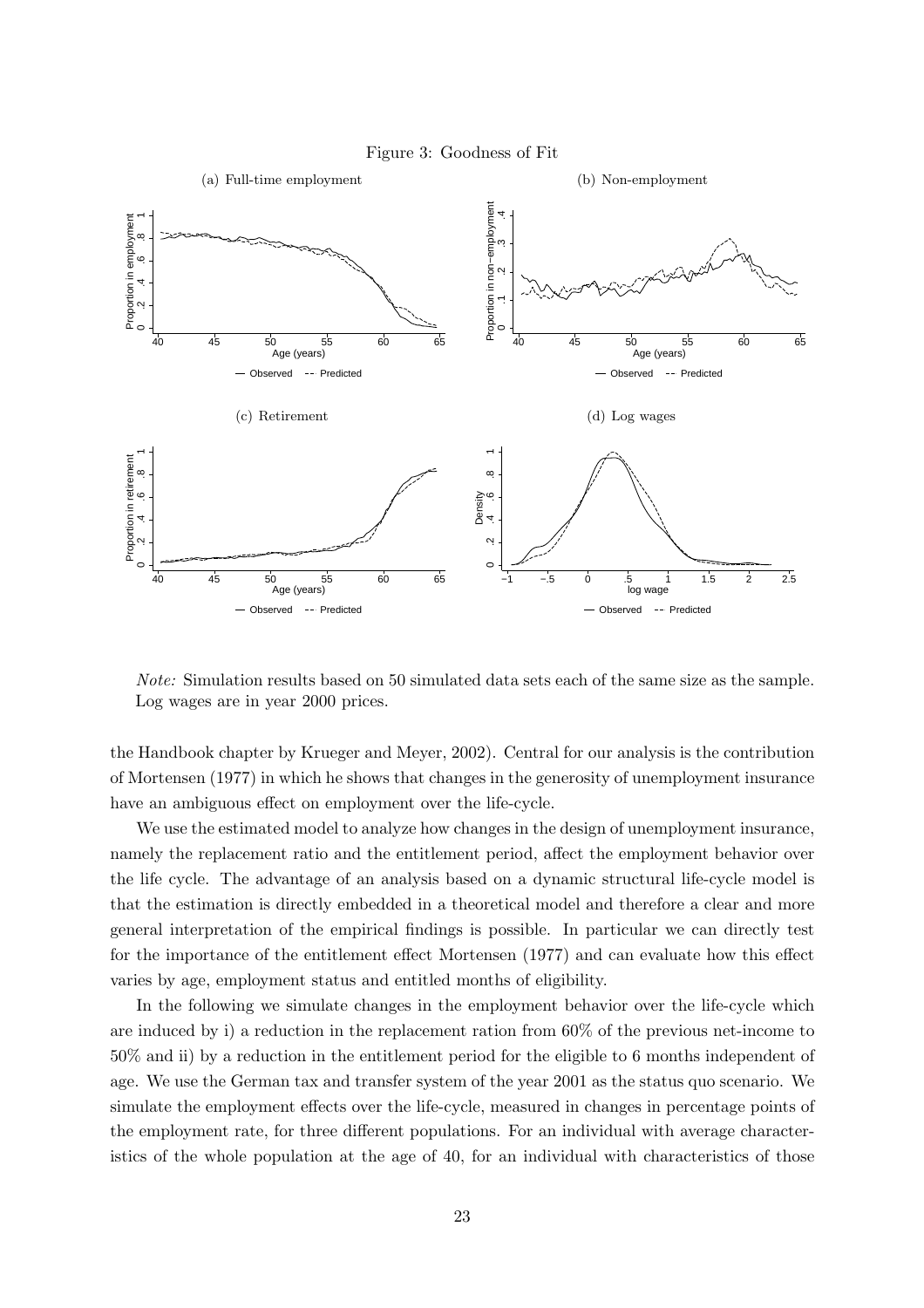who are employed at the age of 40, and finally for one with characteristics unemployed at the age of 40. More precisely we take the group specific observed and unobserved characteristics together with the estimated structural parameters and simulate the employment outcomes for the different policy regimes. The difference between the population can not be interpreted as marginal effects of one characteristic, instead the differences can be attributed to all differences, including the initial employment state, difference in wages, arrival and separation rates and unobserved types. Further simulations by different subgroups will be conducted in order to better understand the driving forces of the results.

## 6.1 Employment effects of a reduction in the replacement ratio

A reduction in the replacement ratio leads to very different effects in the employment behavior over the life-cycle. For an individual with average characteristics we find hardly any or even slightly negative employment effects of a reduction in the generosity until the age of 55. Thereafter, the change in employment rates increases to close to one percentage point at the age of 60 and finally when the majority of individuals are in retirement, the effect vanishes again. The positive employment effect of the individuals older 55 is in line with previous findings such as Lalive et al. (2006) who use regional and time specific variation in the design of unemployment insurance to identify the causal effect of the replacement ratio and the entitlement period on the duration of unemployment in a reduced form model. As discussed above, for this age group unemployment insurance is generous due to longer entitlement periods and higher payments related to experience effects in the wages. Hence, we find that the employment effect related to changes in working incentives in the current period clearly outweighs the entitlement effect. This is in line with the theoretical predictions of Mortensen (1977) who shows that the entitlement effect becomes less important for older individuals for whom the expected future utility flows become less important.

In contrast for younger individuals we find that the entitlement effect outweighs or even dominates the effect related to the working incentives for the current period. This difference over the life-cycle become even clearer when focussing only on individuals unemployed at the age of 40. This group has either short or no entitlement for unemployment insurance and therefore they are mainly affected by the entitlement effect in future periods. Hence, we provide empirical evidence that the entitlement effect is dominating for this group. This is in line with Wolpin (1992) who finds for the U.S. that black individuals which tend to face higher unemployment risk significantly increase their employment when increasing the generosity of unemployment insurance. Similarly in a recent study based on time use data, Krueger and Mueller (2008) find evidence that unemployment duration decreases for non-eligible unemployed when generosity of the unemployment increases.

When focussing on individuals employed at the age of 40 the entitlement effect is not present in the beginning. However, since we simulate the behavior over the life-cycle at older ages, the entitlement effect becomes more important.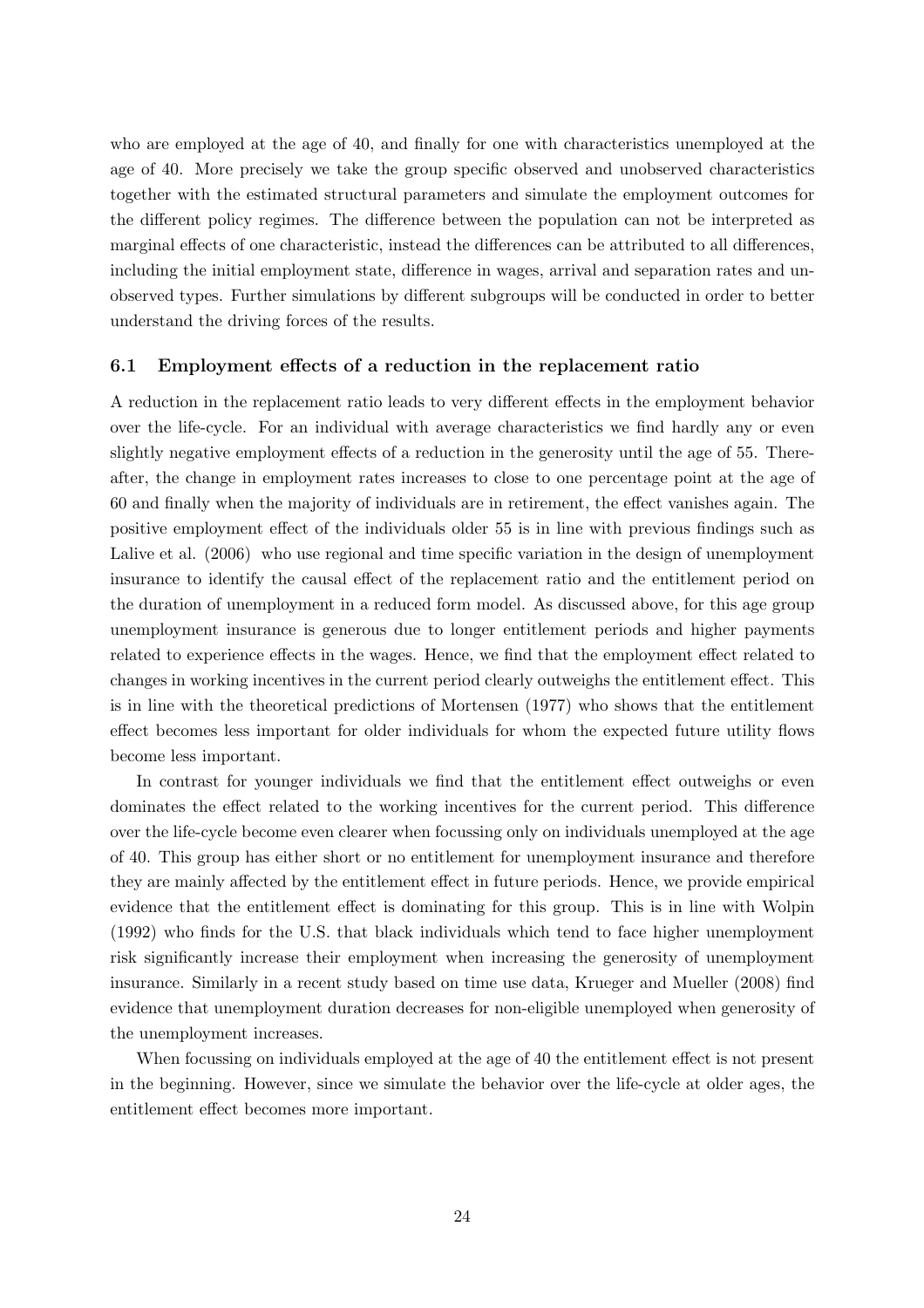

Figure 4: Employment effect of change in replacement ratio

Note: The employment status refers to the initial state at the age of 40. Results have been derived for an individual with the group specific average characteristics. Simulation results based on 50 simulated data sets each of the same size as the sample. Employment effects are induced by a reduction in the replacement ratio from 60% to 50%.

# 6.2 Employment effects of a reduction in the entitlement period

In this section we perform a similar simulation as above however focussing at a reduction in the entitlement period to 6 months. We need to preform more detailed simulations in order to better discuss the employment effects. However, most important even this figure underlines the dominance of the entitlement effect at younger ages and in particular for those unemployed at the age of 40.

# 7 Conclusion

In this study we have developed a dynamic structural life-cycle model of labor supply behavior which accounts for endogenous accumulation of human capital and for the effect of the tax and transfer system on work incentives. In addition to income tax, social security contributions and social assistance, the model incorporates unemployment insurance benefits which are endogenous with respect to life-cycle employment. The empirical analysis is based on a long panel of single households taken from the German Socio Economic Panel (SOEP). We use simulated method of moments to estimate the dynamic structural life-cycle model. In the econometric specification control for unobserved heterogeneity, the non-randomness of the initial state and for measurement error in wages.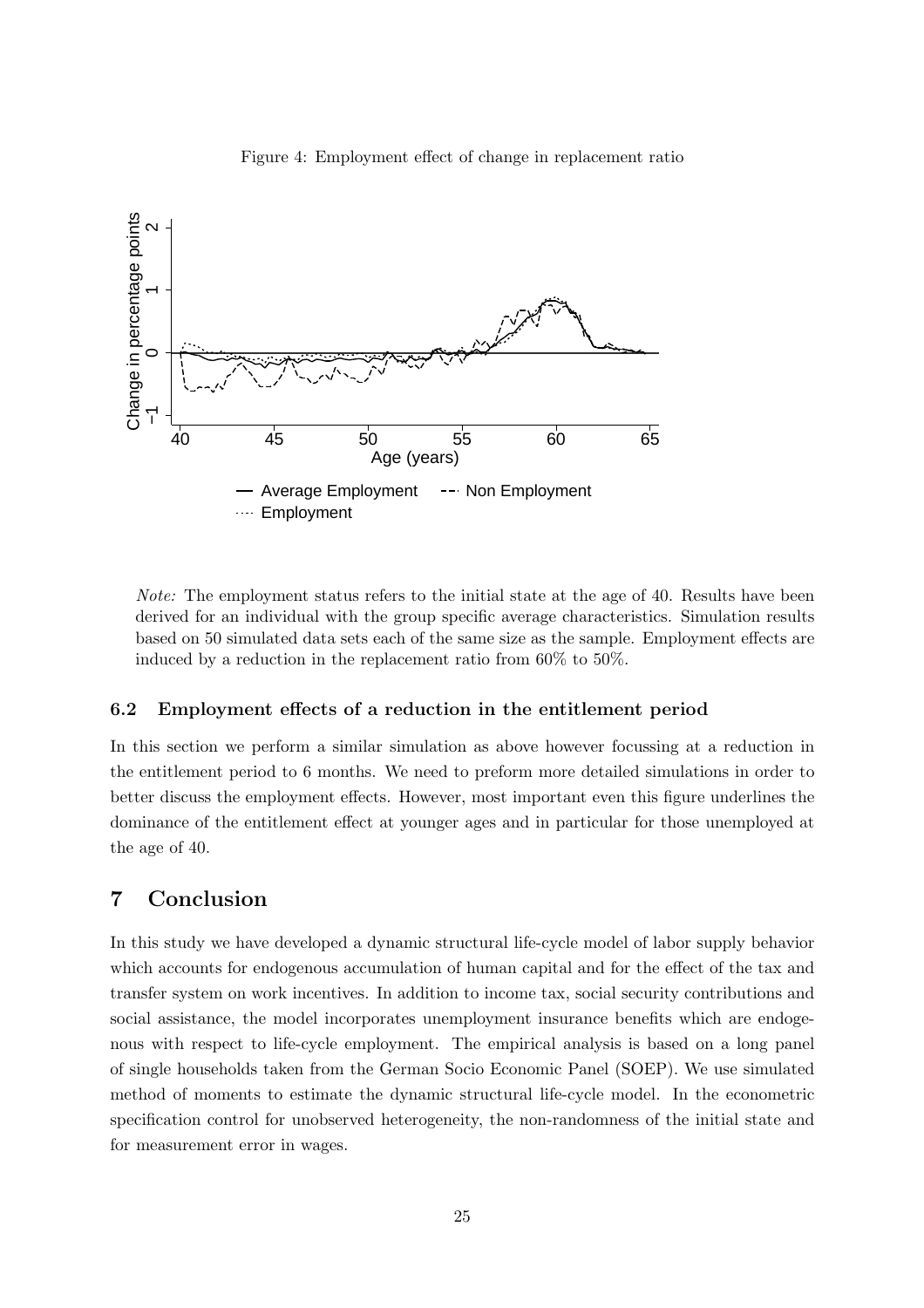

Figure 5: Employment effect of change in entitlement period

Note: The employment status refers to the initial state at the age of 40. Results have been derived for an individual with the group specific average characteristics. Simulation results based on 50 simulated data sets each of the same size as the sample. Employment effects are induced by a reduction of the entitlement period to 6 months.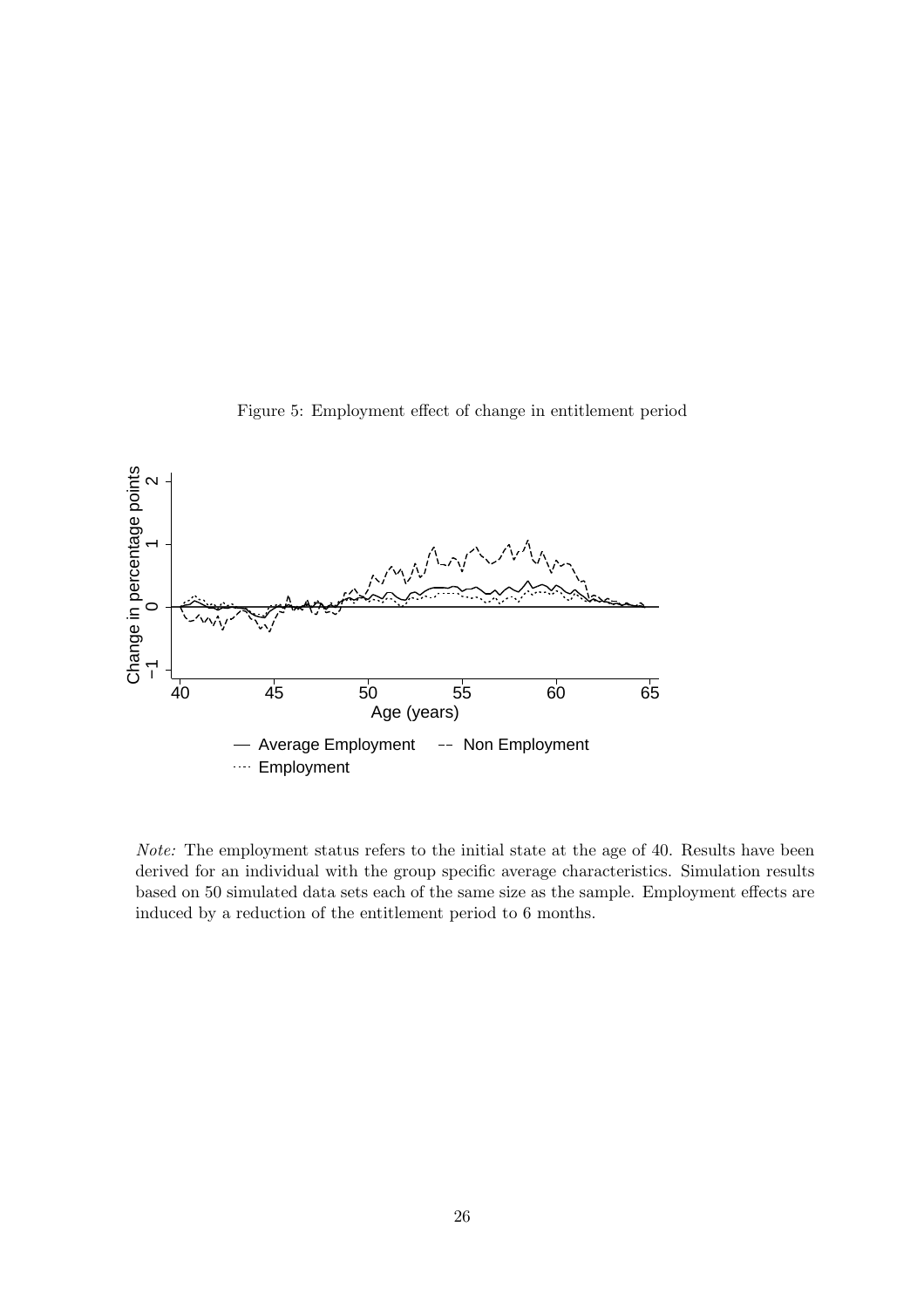# References

- Adda, J., M. Costa Dias, C. Meghir, and B. Sianesi (2007): "Labour Market Programmes and Labour Market Outcomes: A Study of the Swedish Active Labour Market Interventions," Mimeo.
- ADDA, J., C. DUSTMANN, C. MEGHIR, AND J.-M. ROBIN (2009): "Career Progression and Formal versus On-the-Job Training," IFS Working Paper, 09/06(2260).
- Attanasio, O. P., C. Meghir, and A. Santiago (2005): "Education choices in Mexico: using a structural model and a randomised experiment to evaluate Progresa," IFS Working Paper.
- CAHUC, P., AND A. ZYLBERBERG (2004): Labor Economics. MIT Press.
- ECKSTEIN, Z., AND K. WOLPIN (1989): "The Specification and Estimation of Dynamic Stochastic Discrete Choice Models: A Survey," The Journal of Human Resources, 24(4), 562–598.
- FERRALL, C. (1997): "Unemployment Insurance Eligibility and the School-to-Work Transition in Canada and the United States," Journal of Business & Economic Statistics, 15(2), 115–29.
- Fitzenberger, B., and R. Wilke (2009): "Unemployment Durations in West-Germany Before and After the Reform of the Unemployment Compensation System during the 1980s," German Economic Review, p. forthcoming.
- FRENCH, E. (2005): "The Effects of Health, Wealth, and Wages on Labour Supply and Retirement Behaviour," Review of Economic Studies, 72(2), 395–427.
- FRIJTERS, P., AND B. VAN DER KLAAUW (2006): "Job search with Nonparticipation," Economic Journal, 116, 45–83.
- GOFFE, W. L., G. D. FERRIER, AND J. ROGERS (1994): "Global optimization of statistical functions with simulated annealing," Journal of Econometrics, 60(1-2), 65–99.
- Haan, P., and V. Prowse (2009): "Unemployment Insurance versus Social Assistance Effects on Working Behavior over the Life-cycle," Mimeo.
- Haisken De-New, J., and J. Frick (2005): Desktop Compendium to The German Socio-Economic Panel Study (SOEP). DIW.
- Heckman, J. (1981): "The Incedental Parameter Problem and the Problem of Initial Conditions in Estimating a Discrete Time-Discrete Data Stochastic Process," in Structural Analysis of Discrete Data with Econometric Applications, ed. by C. F. Manski, and D. McFadden, pp. 179–195. MIT Press.
- Hunt, J. (1995): "The Effect of Unemployment Compensation on Unemployment Duration in Germany," Journal of Labor Economics, 13(1), 88.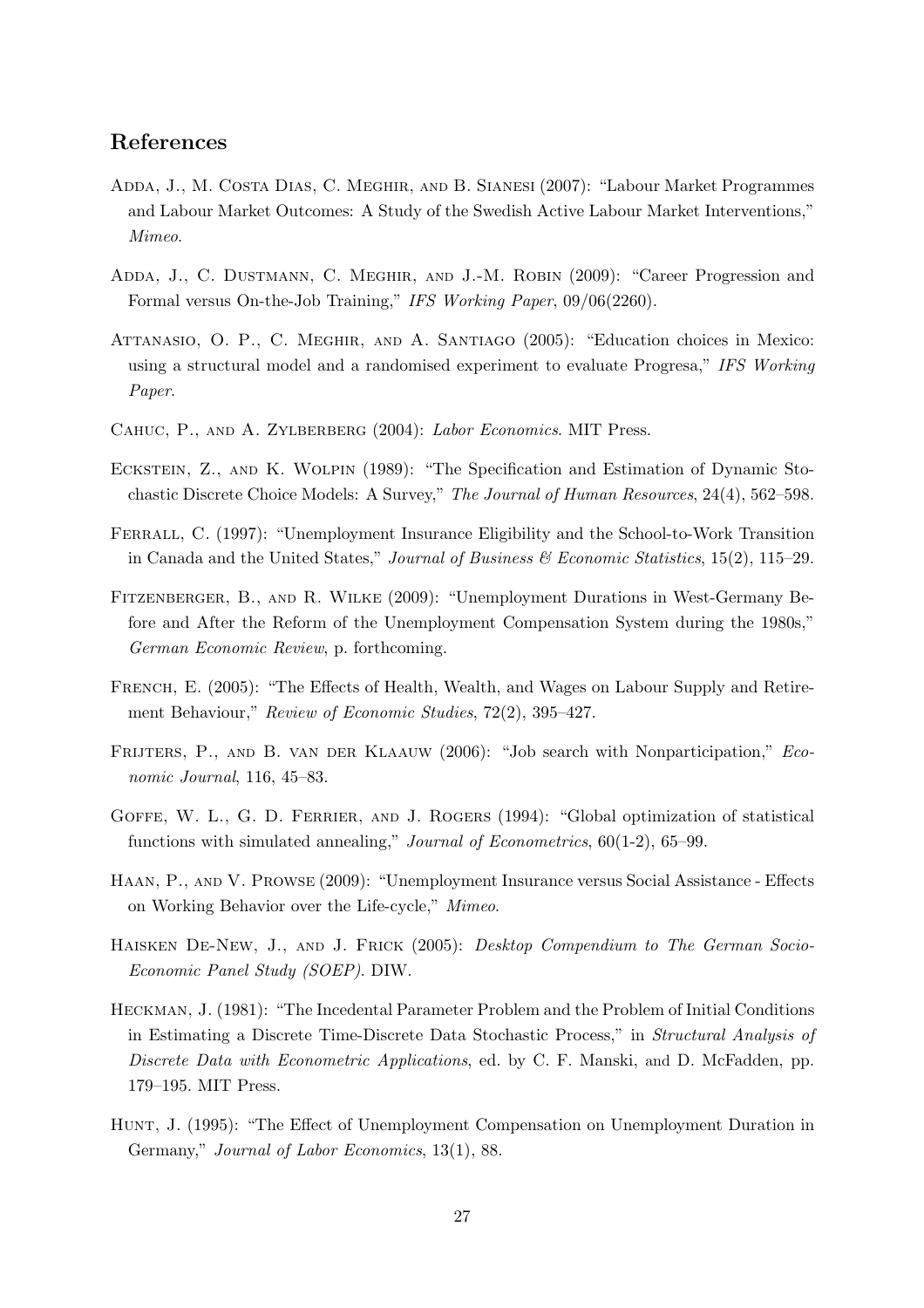- Hyslop, D. (1999): "State Dependence, Serial Correlation and Heterogeneity in Intertemporal Labor Force Participation of Married Women," Econometrica, 67(6), 1255–1294.
- Keane, M. P., and K. I. Wolpin (1994): "The Solution and Estimation of Discrete Choice Dynamic Programming Models by Simulation and Interpolation: Monte Carlo Evidence," The Review of Economics and Statistics, 76(4), 648–672.
- Krueger, A. B., and B. D. Meyer (2002): Labor Supply Effects of Social Insurance.
- Krueger, A. B., and A. Mueller (2008): "Job Search and Unemployment Insurance: New Evidence from Time Use Data," IZA Discussion Paper, 3490.
- LAIBSON, D., A. REPETTO, AND J. TOBACMAN (2007): "Estimating Discount Functions with Consumption Choices over the Lifecycle," NBER Working Paper, 13314.
- LALIVE, R., J. VAN OURS, AND J. ZWEIMÜLLER (2006): "How Changes in Financial Incentives Affect the Duration of Unemployment," Review of Economic Studies, 73 (4), 1009–1038.
- Low, H., C. MEGHIR, AND L. PISTAFERRI (2009): "Wage Risk and Employment Risk over the Life Cycle," *American Economic Review*, forthcomming.
- MORTENSEN, D. (1977): "Unemployment Insuracne and Job Search Decisions," *Industrial and* Labor Relations Review, 30(4), 506–517.
- Rust, J., and C. Phelan (1997): "How Social Security and Medicare Affect Retirement Behavior in a World of Incomplete Markets," Econometrica, 65(4), 781–832.
- SCHMITZ, H., AND V. STEINER (2007): "Benefit-Entitlement Effects and the Duration of Unemployment : An Ex-ante Evaluation of Recent Labour Market Reforms in Germany," Discussion paper, DIW Berlin, German Institute for Economic Research.
- TODD, P., AND K. WOLPIN (2006): "Using Experimental Data to Validate a Dynamic Behavioral Model of Child Schooling: Assessing the Impact of a School Subsidy Program in Mexico," American Economic Review, 96(5), 1384 1417.
- van den Berg, G. J. (1990): "Nonstationarity in Job Search Theory," Review of Economic Studies, 57, 255–277.
- Wolpin, K. I. (1992): "The Determinants of Black-White Differences in Early Employment Careers: Search, Layoffs, Quits, and Endogenous Wage Growth," The Journal of Political Economy,  $100(3)$ , 535–560.

# Appendix I: Estimation of the Health Equation

The sampled individuals were asked to record their health status only in the quarter when the annual survey took place. A standard probit model cannot therefore be used to estimate the parameters in Equation (3.1) as health status in the previous quarter, Health Problems<sub>i $t-1$ </sub>, is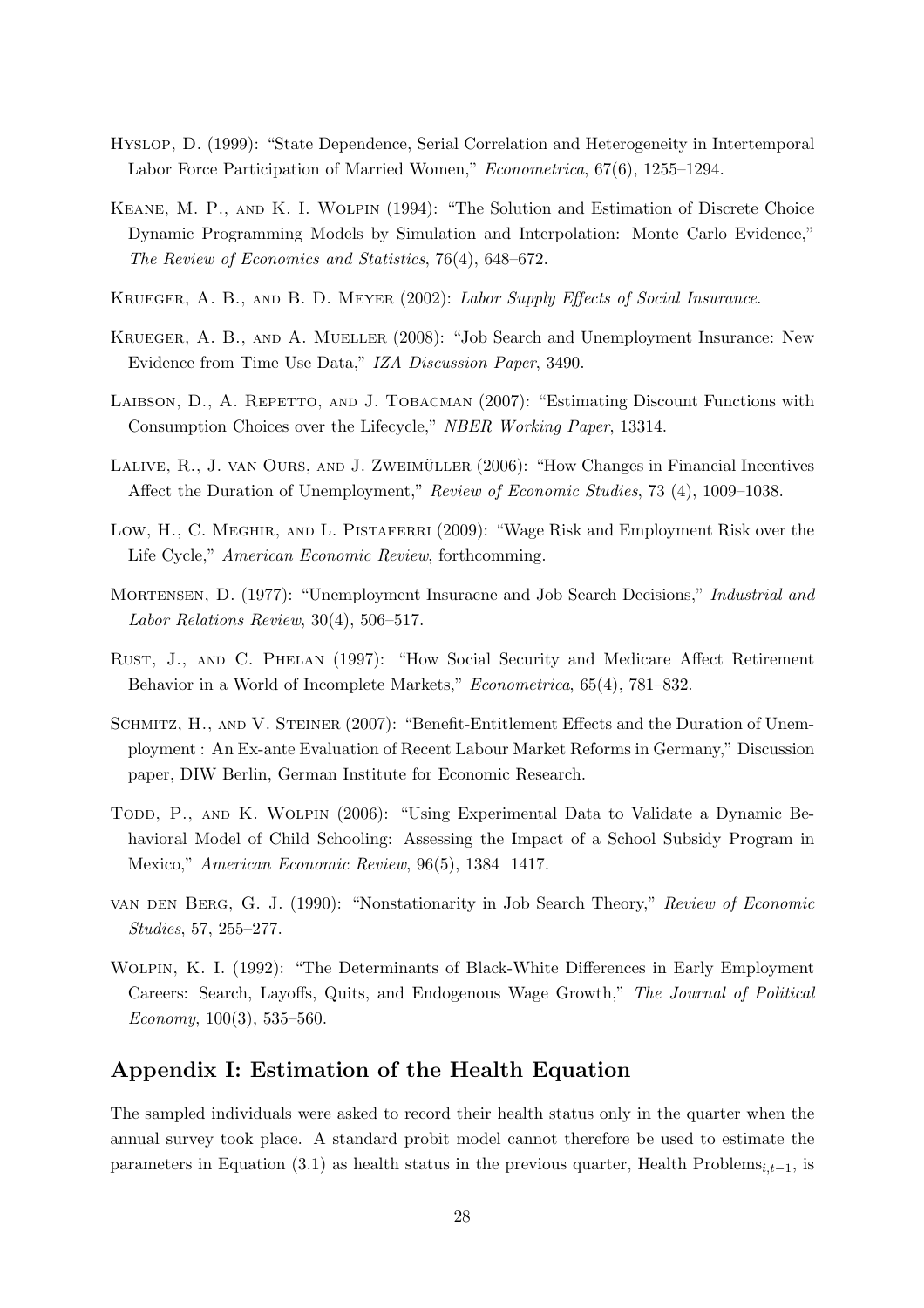unobserved. Instead we use the Method of Simulated Moments (MSM) to estimate the unknown parameters. Table 5 reports the MSM parameter estimates. The coefficient on health status in the previous quarter is highly significant indicating strong persistence in health status on a quarter by quarter basis. Additionally we see that health tends to decline with age but improves with experience and education.

|                          |          | Coefficient Standard Error |
|--------------------------|----------|----------------------------|
| Health Problems $_{t-1}$ | 4.122    | 0.129                      |
| $(Age (years)-40)/10$    | 0.210    | 0.041                      |
| Education/10             | $-0.206$ | 0.048                      |
| West                     | $-0.008$ | 0.052                      |
| Male                     | 0.119    | 0.045                      |
| Experience/10            | $-0.100$ | 0.027                      |
| Intercept                | $-2.091$ | 0.034                      |

Table 5: Estimates of Parameters in the Health Process

Note: Most of the moments are OLS regression coefficients from a regression of observed health status on the previous observation of health status, Health Problems<sub>i,t−4</sub>, and explanatory variables. Additionally we included the proportions of individuals whose health remains good, remains poor and changes from good to poor between adjacent surveys. Also see note for Table 1.

# Appendix II: The German Tax and Transfer System

This Appendix describes the key elements of the German tax and transfer system and how we implement the legislation in the setting of a dynamic life-cycle model of labor supply. Although the general structure of income tax, social security contributions and transfers was unchanged over the years 1995 - 2007, several reforms, discussed in detail below, affected the progressivity and generosity of this system. As discussed in Section 3 these reforms provide an additional, exogenous, source for identification of the structural model.

## Social Security Contributions (SSC)

In each month, an individual's income from employment is subject to social security deductions for health, unemployment and pension benefits.<sup>23</sup> As shown in the first three columns of Table 6, except for unemployment insurance, the rates for SSC increased slightly over time. Social security contributions are capped, and the upper level of monthly earnings subject to SSC is higher in west Germany than in the East  $(5200)$  Euros compared to 4500 Euros in 2005).<sup>24</sup>

<sup>23</sup>In addition to the employee's SSC, the employer contributes about the same amount in SSC.

 $^{24}$ Low earning individuals pay SSC at a subsidized rate. However, since we only consider the full-time employed, the lower bound is of no relevance for our application.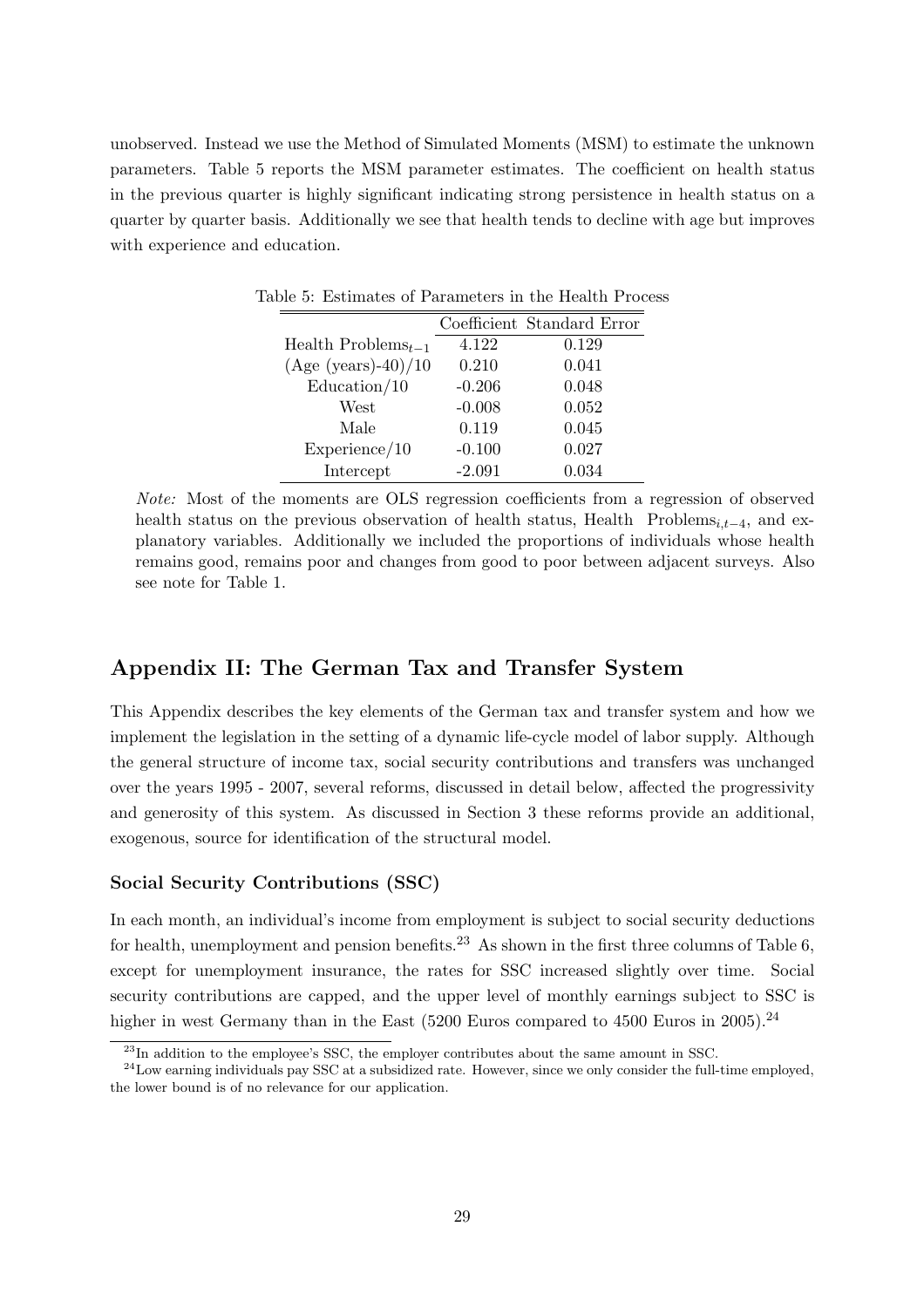|                                      |          | Social Security    | tributions<br>5<br>S                                                                                                                                                                                                                                                              |                                  | Income Taxation        |               | ALG <sub>1</sub> |              | ALG I      |                                                                         |
|--------------------------------------|----------|--------------------|-----------------------------------------------------------------------------------------------------------------------------------------------------------------------------------------------------------------------------------------------------------------------------------|----------------------------------|------------------------|---------------|------------------|--------------|------------|-------------------------------------------------------------------------|
|                                      | Health   | Pension            | nemployment                                                                                                                                                                                                                                                                       | Tax                              | Top Marginal           | Мaх.          | % of             | $%$ of       | Average    | Average                                                                 |
|                                      |          | nsurance Insurance | Insurance                                                                                                                                                                                                                                                                         | Allowance                        | Tax Rate               | Period        | prev. income     | prev. income | West       | East                                                                    |
|                                      | in $\%$  | in $%$             | in $%$                                                                                                                                                                                                                                                                            | per Year                         | $\sin \frac{\pi x}{2}$ | in Months     | full ALG I       | reduced ALG  | per Months | per Months                                                              |
| 1995                                 |          | $9.\overline{3}$   |                                                                                                                                                                                                                                                                                   | 4050                             | RS.                    | ೫             |                  | 53           | 564        | 553                                                                     |
| 1996                                 |          | 0.65               |                                                                                                                                                                                                                                                                                   | 6021                             | E                      |               |                  |              | 571        | 560.5                                                                   |
| <b>L661</b>                          | 7.75     | 10.15              |                                                                                                                                                                                                                                                                                   | 6021                             | S3                     |               |                  | ఔ            | 580        | 569.5                                                                   |
| 1998                                 | 7.75     | 10.15              |                                                                                                                                                                                                                                                                                   | 6156                             | ES.                    |               |                  | 53           | 586        |                                                                         |
| 1999                                 | 7.75     | 9.85               | ು                                                                                                                                                                                                                                                                                 |                                  | 53                     | 32            |                  | ES           | 594        |                                                                         |
|                                      | 7.75     | 9.85               | 3.3                                                                                                                                                                                                                                                                               |                                  | 51                     | 32            | $\mathbb{S}^1$   | ES           | 606        |                                                                         |
| $\frac{5}{2}$                        | 7.75     | 0.55               |                                                                                                                                                                                                                                                                                   |                                  | 48.5                   | 32            | 60               | 33           | 617        |                                                                         |
|                                      | 7.75     | 9.75               |                                                                                                                                                                                                                                                                                   |                                  | 48.5                   |               | $\rm{S}$         | E            | 629        |                                                                         |
| 3003<br>2003<br>2004                 | $\infty$ | 9.75               | $3.\overline{3}$                                                                                                                                                                                                                                                                  |                                  | 48.5                   | 32            | $\infty$         | ES           | 634        |                                                                         |
|                                      | $\infty$ |                    |                                                                                                                                                                                                                                                                                   | 6507<br>6870<br>68720833<br>7632 | 45                     | 32            |                  | ಜಿ           | 643        | $\begin{array}{l} 57546667 \\ 5846667 \\ 69513 \\ 69524 \\ \end{array}$ |
| 2005                                 |          | $0.75$<br>$0.75$   |                                                                                                                                                                                                                                                                                   |                                  | 42                     | 32            |                  |              | 653        |                                                                         |
| 200 <sup><math>\epsilon</math></sup> |          | 9.75               | ು.                                                                                                                                                                                                                                                                                | 7632                             | $\overline{42}$        |               |                  |              | 658        | 642                                                                     |
|                                      | 8.5      | 0.75               |                                                                                                                                                                                                                                                                                   | 7632                             | $42^*$                 | $\frac{8}{2}$ |                  |              | 662        | 645                                                                     |
|                                      |          |                    | Note:All payments are given in Euro. The rates of the SSC describe only the employee's share. The employer contributes the same<br>*: From 2007, taxable income above 250 000 Euro per year is taxed at a rate of $45\%$<br>amount. The minimum income includes housing benefits. |                                  |                        |               |                  |              |            |                                                                         |
|                                      |          |                    |                                                                                                                                                                                                                                                                                   |                                  |                        |               |                  |              |            |                                                                         |

| Ì                                                                      |  |
|------------------------------------------------------------------------|--|
| į<br>ì<br>I<br>ı<br>l                                                  |  |
| $\operatorname{tax}$ and<br>ŀ                                          |  |
| $\ddot{\phantom{0}}$<br> <br> <br> <br> <br> <br> <br>;<br>;<br>Ì<br>l |  |
| $-2$ $+$ $+$ $+$<br>)<br> <br> <br>.<br>ל<br>ć                         |  |
| č<br>j<br>į<br>i                                                       |  |
| $\overline{C}$<br>l                                                    |  |
| j<br>Ì                                                                 |  |

30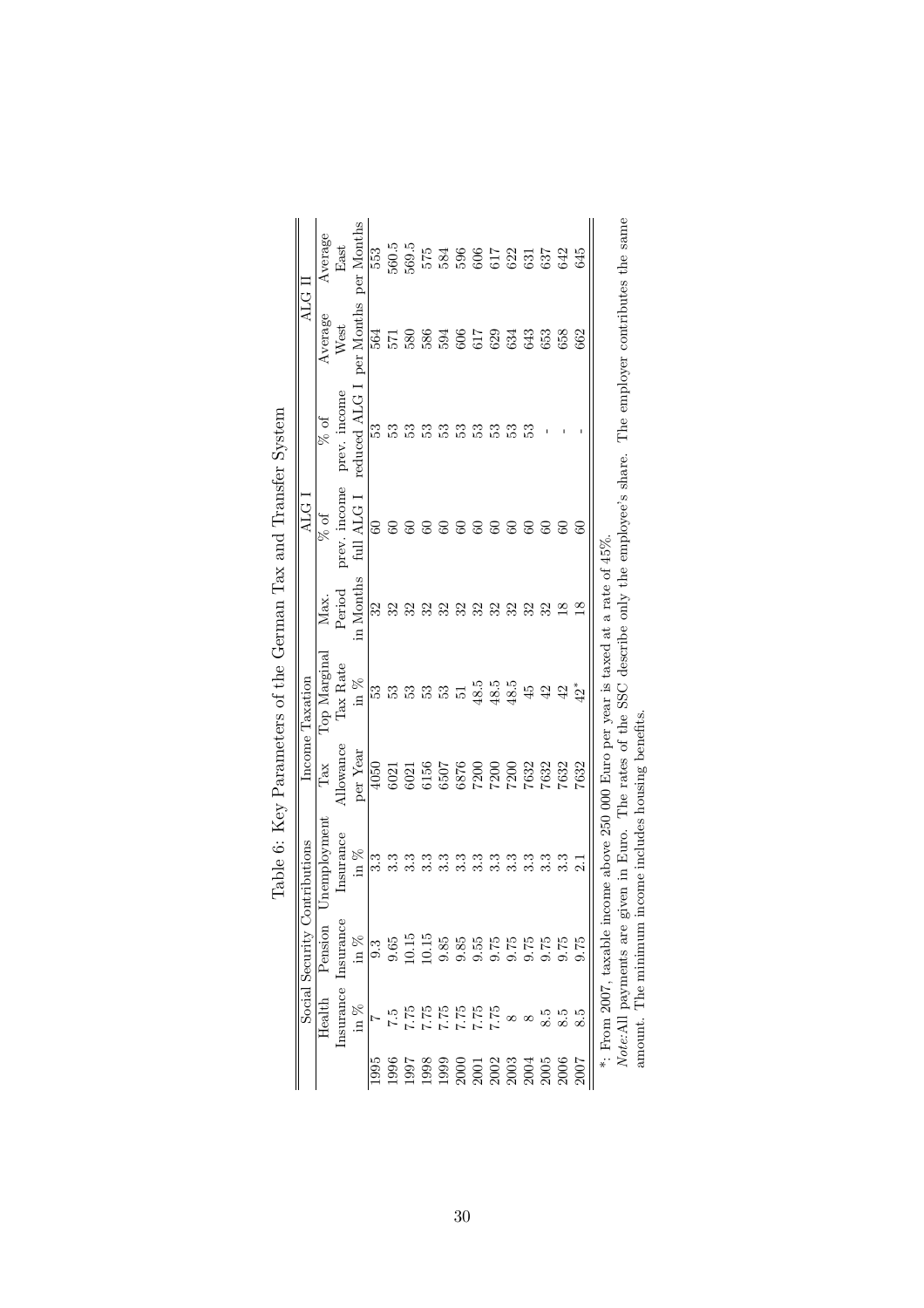## Income Taxation

In contrast to SSC, income tax is computed on an annual basis and at the household level. Since we focus only on single households, issues pertaining to the joint taxation of couples do not affect our model. An individual's annual taxable income is defined as the sum of gross income from employment above an exemption threshold, gross income from assets above a disregard and income from renting. Moreover SSC up to a maximum amount are deducted. An individual's annual income tax liability is obtained by applying the income tax function to taxable income. The income tax function is a smooth function of taxable income above a further exemption threshold. The exemption threshold increased between 1995 and 2006 while, over the same period, the top marginal tax rate decreased from 53% to 42% (see Table 6). In additional to income tax, individuals pay an extra tax (Solidaritaetszuschlag) to finance the cost of German reunification. This extra tax was decreased in 1998 from 7.5% to 5.5% of income tax payments.

#### Transfer System

Transfers to the unemployed consist of a unemployment insurance component, termed ALG I, which is, depending on the level, paid in addition to or instead of social assistance (ALG II). Individuals entering unemployment who have worked at least one year in the last three years are eligible to receive ALG I. Eligible unemployed individuals receive ALG I payments of 60% of previous net earnings for an entitlement period.<sup>25</sup> The period of entitlement to ALG I benefits at the 60% rate varies between 6 and 18-32 months, depending on age and employment history. Schmitz and Steiner (2007) provide a detailed description of the determinants of the entitlement period for eligible unemployed individuals.

As mentioned above, over the period of interest the age and working requirements, as well as the entitlement period changed. Most notably, in 2006 the maximum period of entitlement to ALG I benefits at the 60% rate was reduced from 32 to 18 months. Before the year 2005, the amount of ALG I was reduced to 53% of previous net earnings when the entitlement period expired. This reduced ALG I was then a permanent transfer. From 2005 on, the long-term unemployed who have exhausted their entitlement to ALG I at the higher rate receive only the ALG II social assistance payments. For the long-term unemployed with relatively high previous earnings, this reform had a large effect on their out-of work transfers and thus on working incentives.

The amount of ALG II (social assistance) does not depend on previous earnings. Entitlement rules are independent of the previous working history and the transfer is permanent. The transfer consists of a person-related part that varies by region (Bundesland) and of housing benefits that may vary by individual. However, housing benefits only guarantee a reasonable apartment given the number of household numbers. In the last two columns of Table 6 we provide information about the average monthly benefit payments by year and east and west Germany. Note ALG II is means-tested against income from all sources. Thus, if the ALG I payments for an eligible unemployed individual are lower than the ALG II payments, then he receives in addition to

 $^{25}$ The 60% rate is applicable to single individuals without dependent children. Higher rates apply to individuals with dependent children, see Schmitz and Steiner (2007).